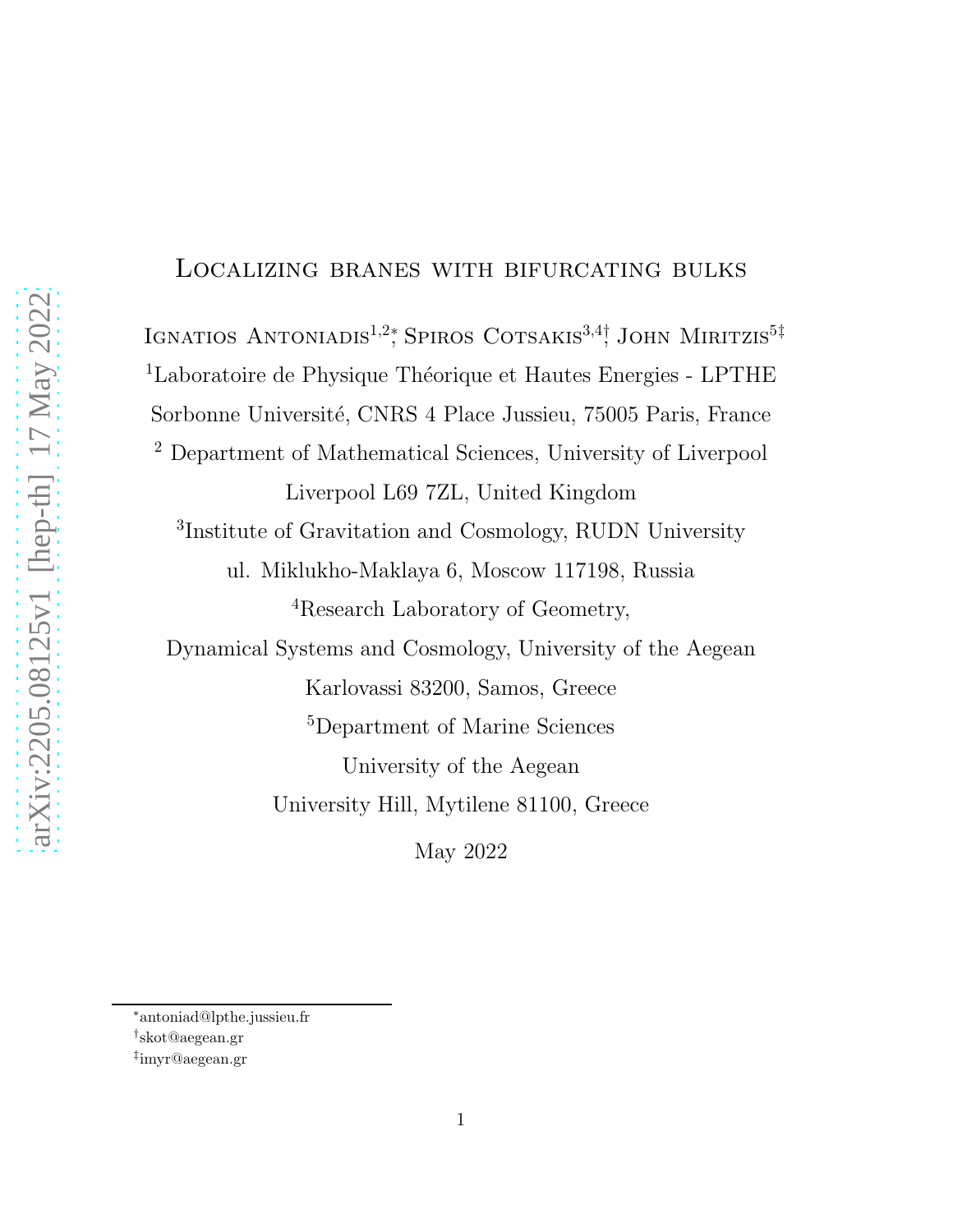#### Abstract

We study the problem of evolution of bulk 5-fluids having an embedded braneworld with a flat, de Sitter, or anti-de Sitter geometry. We introduce new variables to express the Einstein equations as a dynamical system that depends on the equation of state parameter  $\gamma$  and exponent  $\lambda$ . For linear fluids (i.e.,  $\lambda = 1$ ), our formulation leads to a partial decoupling of the equations and thus to an exact solution. We find that such a fluid develops a transcritical bifurcation around the value  $\gamma = -1/2$ , and study how this behaviour affects to stability of the solutions. For nonlinear fluids, the situation is more diverse. We find an overall attractor at  $\lambda = 1/2$  and draw enough phase portraits to exhibit in detail the overall dynamics. We show that the value  $\lambda = 3/2$  is structurally unstable and typical for other forms of  $\lambda$ . Consequently, we observe a noticeable dependence of the qualitative behaviour of the solutions on different 'polytropic' forms of the fluid bulk. In addition, we prove the existence of a Dulac function for nonlinear fluids, signifying the impossibility of closed orbits in certain subsets of the phase space. We also provide ample numerical evidence of gravity localizing solutions on the brane which satisfy all energy conditions.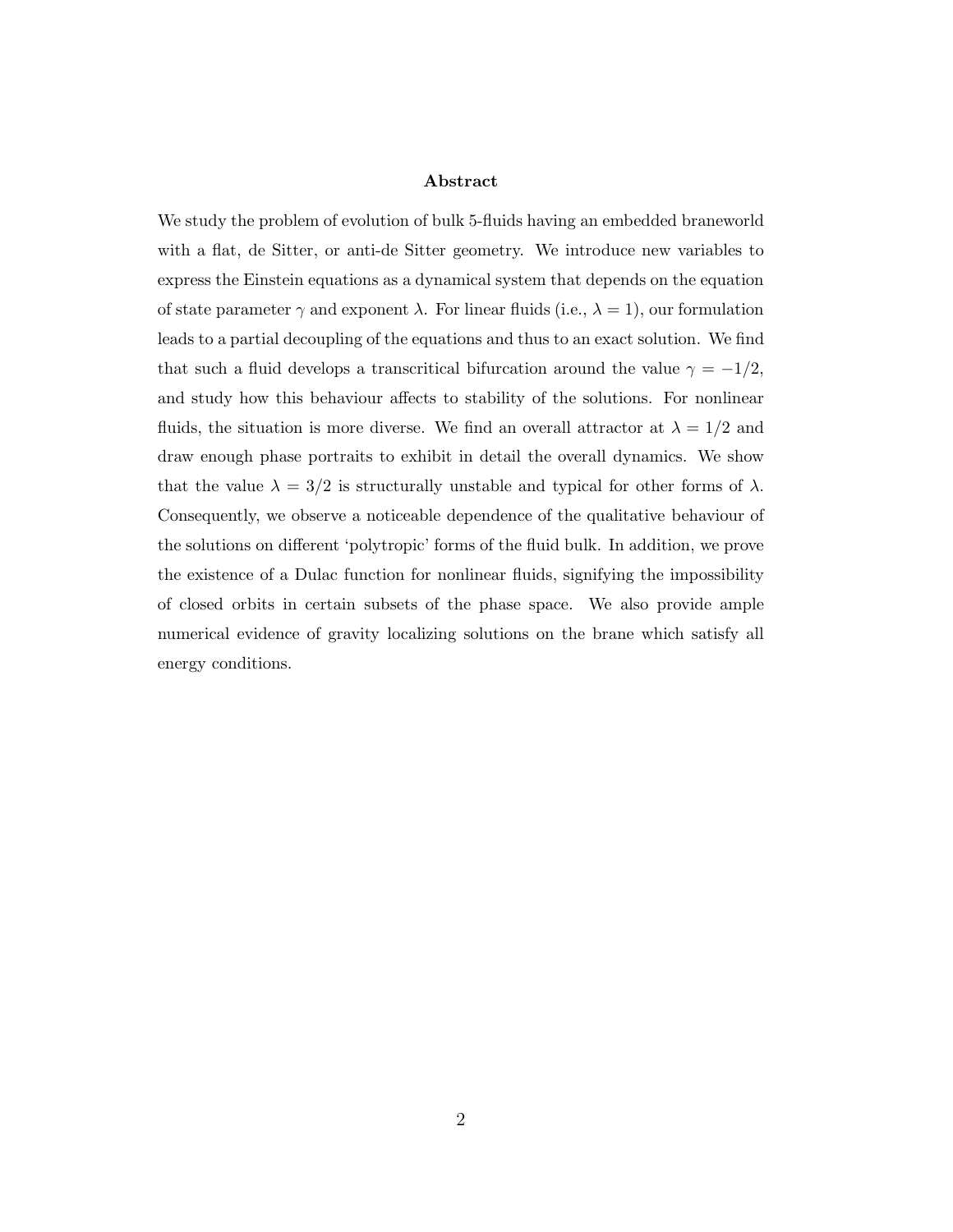# Contents

|       | 1 Introduction                               | $\overline{\mathbf{4}}$ |
|-------|----------------------------------------------|-------------------------|
|       | 2 Dimensionless formulation                  | $\bf{5}$                |
|       | 3 General properties                         | 10                      |
|       | 4 Linear fluids and their bifurcations       | 12                      |
|       | 5 Nonlinear fluids: Regularity and stability | 17                      |
|       | 6 Localisation                               | 24                      |
| $7\,$ | <b>Discussion</b>                            | 27                      |
|       | References                                   |                         |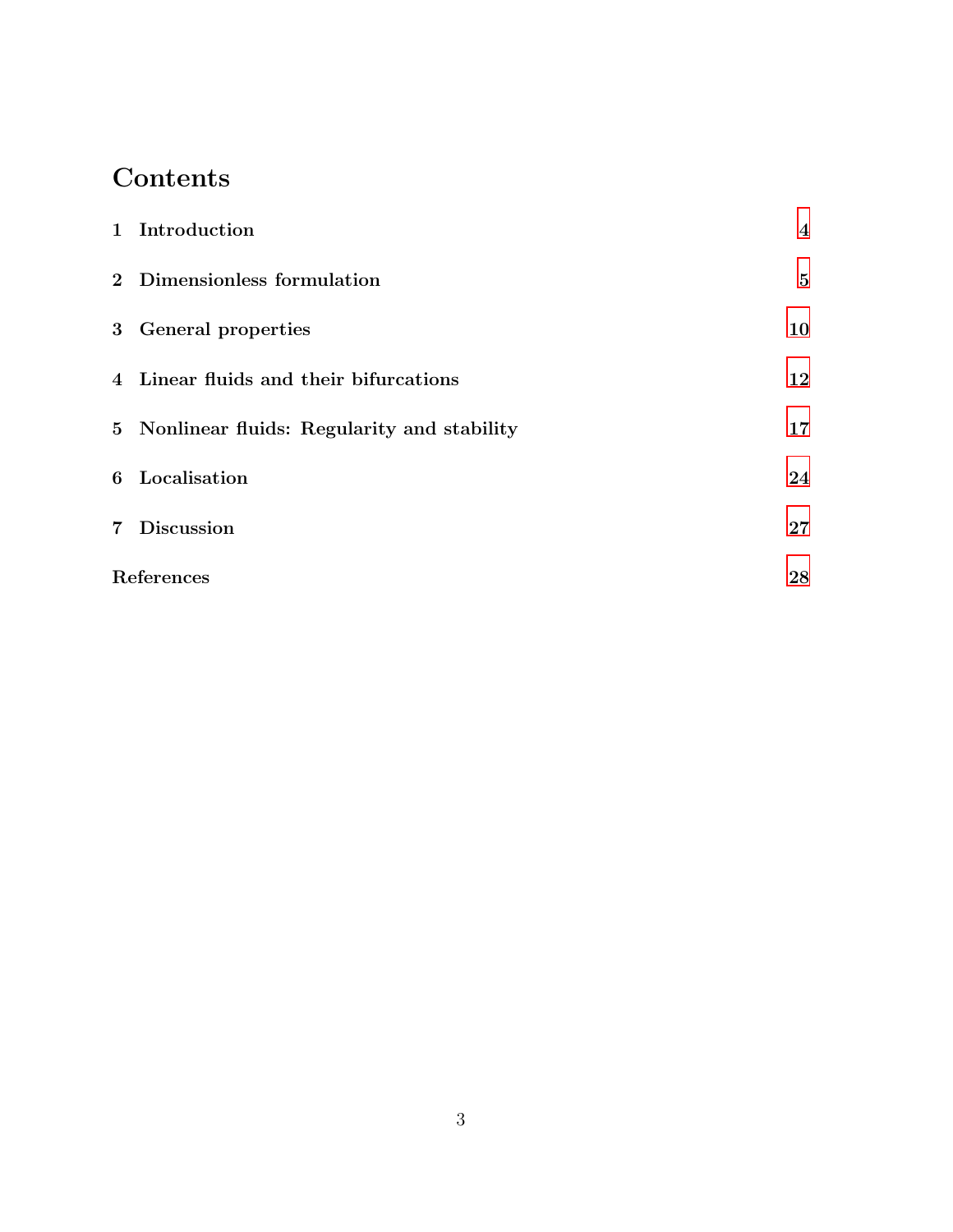#### <span id="page-3-0"></span>1 Introduction

It has been known for some time that singularity-free solutions are possible for the scale factor and thermodynamical quantities describing a 4-dimensional braneworld embedded in a 5-dimensional space with a fluid analogue depending on the extra spatial coordinate and with a specific equation of state [\[1\]](#page-27-1)-[\[10\]](#page-28-0). The problem is to find the most general circumstances that allow such solutions with the properties of satisfying the energy conditions and localising gravity on the brane.

In a series of works, we have been able to find special families of asymptotic solutions that satisfy all the above-mentioned properties (cf.  $|11, 12|$  and refs. therein). Although this search constitutes a viable approach to the cosmological constant problem through the mechanism of self-tuning, the search for the simplest solutions with the desired properties does not reveal the structure of the whole space of interesting solutions.

In this paper, we consider the general problem of a 4-braneworld embedded in a fivedimensional bulk space filled with a linear or nonlinear fluid from a more qualitative, dynamical viewpoint that provides us with an insight into the global geometry of the orbits and the dynamics in the phase space of the problem. In addition, a more careful definition of the meaning of singularity-free solutions allows us to look into the problem from a more precise point of view.

The main difference of the present approach with earlier analyses is that although previously our solutions were obtained as functions of the fifth coordinate  $Y$ , in the present work we look for the global behaviour of solutions as functions of the initial conditions. To achieve this goal, we introduce new variables and a novel formulation of the basic brane-bulk equations.

These variables are analogues of the Hubble and the density parameters  $H, \Omega$  of relativistic cosmology, and are given as functions of a suitable monotone reparametrization of Y . Also since the new variables contain the scale factor, its first derivative, as well as the density, they are able to provide a more precise picture of the possible singular solutions. The resulting formulation transforms the whole setup into a dynamical systems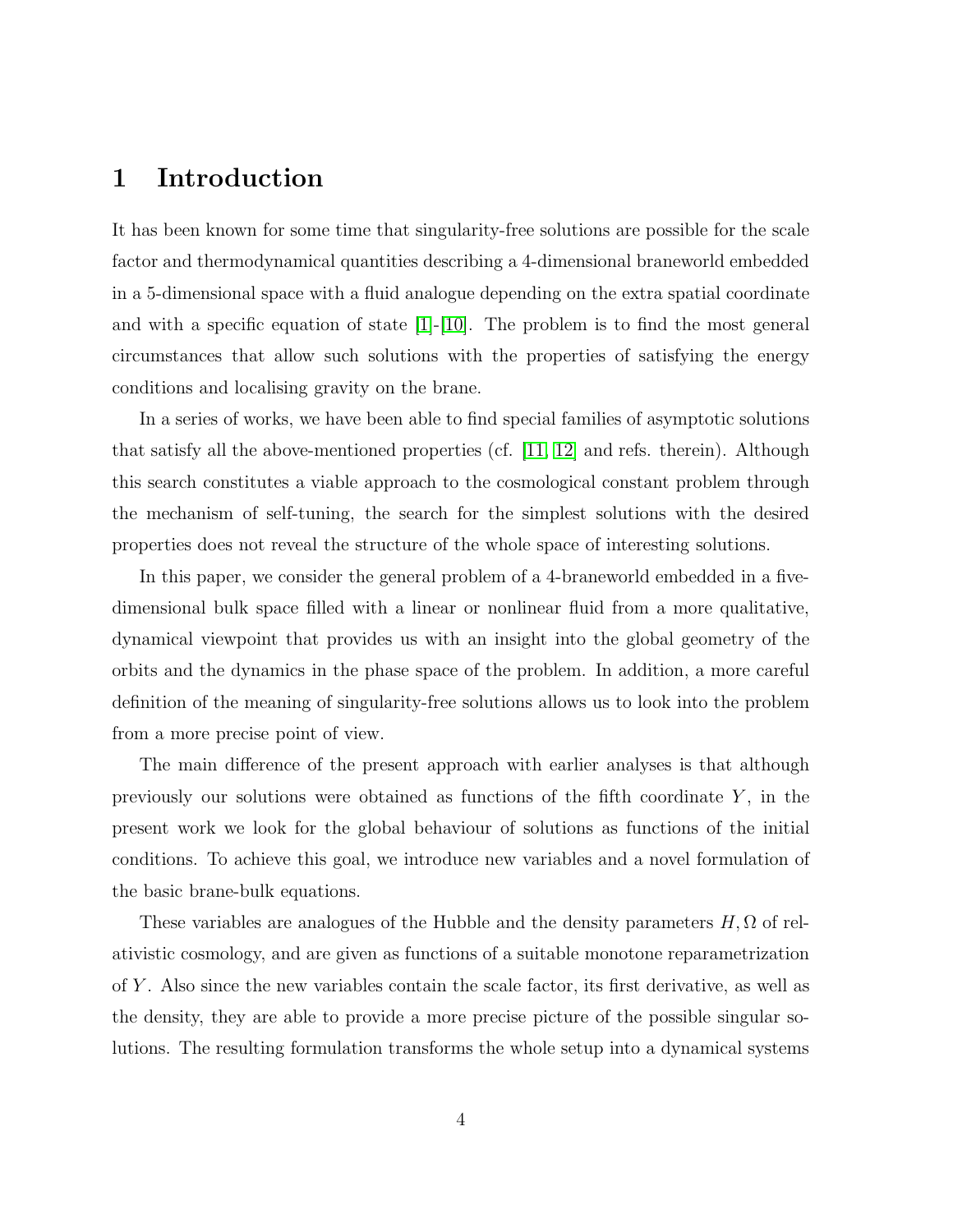problem that can then be studied using qualitative methods.

The reduction of the dynamics to the aforementioned form allows interesting dynamical properties to be studied here for the first time in a brane-bulk phase space context. These include the topological nature and bifurcations of equilibria, the phase portraits of the dynamics, the question of existence of closed orbits, as well as the dependence of the Planck-mass integral on initial conditions.

The plan of this paper is as follows. In the next Section, we rewrite the problem in terms of new variables and arrive at dynamical equations describing bulk fluids with an equation of state, and describe general features of the dynamics in Section 3. In Sections 4, 5, we analyse the structure of dynamical solutions for linear and nonlinear equations of state. In Section 6, we discuss the problem of localization of gravity on the brane, and we conclude with summarizing our results in the last Section.

#### <span id="page-4-0"></span>2 Dimensionless formulation

In this Section, we rewrite the basic dynamical equations in a new dimensionless formulation for both the linear and the nonlinear fluid cases.

The five-dimensional Einstein equations on the bulk are given by,

$$
G_{AB} = R_{AB} - \frac{1}{2}g_{AB}R = \kappa_5^2 T_{AB},
$$
\n(2.1)

and we assume a bulk-filling fluid analogue with an energy-momentum tensor,

$$
T_{AB} = (\rho + p)u_A u_B - pg_{AB},\tag{2.2}
$$

where the indices run from 1 to 5, the 'pressure' p and the 'density'  $\rho$  are functions only of the fifth coordinate Y, and the fluid velocity vector field  $u_A = \partial/\partial Y$  is parallel to the Y-dimension. We also choose units such that  $\kappa_5 = 1$ . We consider below the evolution of this model for a brane-bulk metric given by

$$
g_5 = a^2(Y)g_4 + dY^2,\tag{2.3}
$$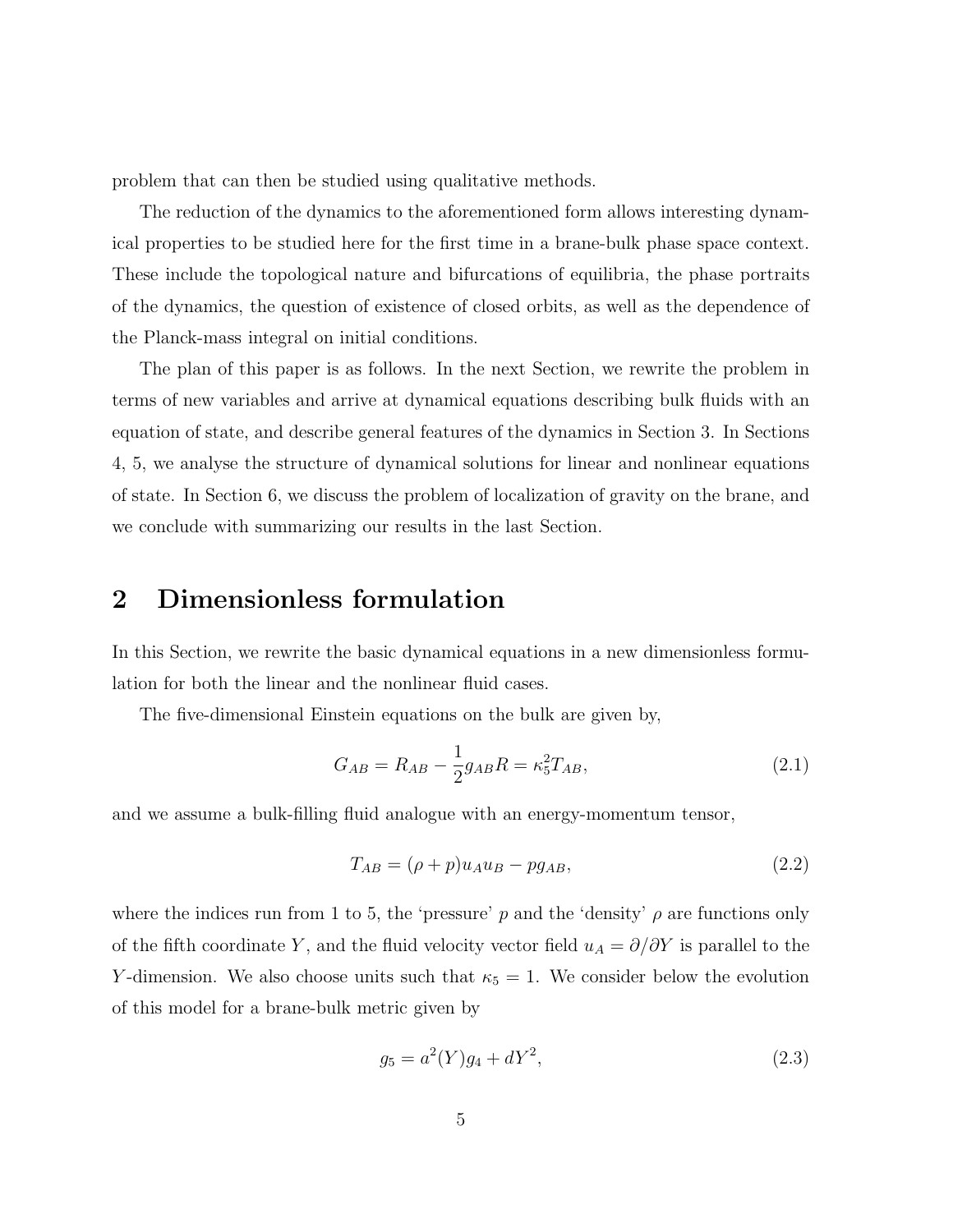where  $a(Y)$  is a warp factor with  $a(Y) > 0$ , while the brane metric  $g_4$  is taken to be the four-dimensional flat, de Sitter or anti-de Sitter standard metric.

With this setup, the Einstein equations split into the conservation equation,

<span id="page-5-3"></span>
$$
\rho' + 4(p + \rho)\frac{a'}{a} = 0,\t\t(2.4)
$$

the Raychaudhouri equation,

$$
\frac{a''}{a} = -\frac{1}{6}(2p + \rho),\tag{2.5}
$$

and the Friedmann equation,

<span id="page-5-0"></span>
$$
6\frac{a'^2}{a^2} = \rho + \frac{6k}{a^2},\tag{2.6}
$$

which is a first integral of the other two when  $a' \neq 0$ . Here, the constant k is zero for a flat brane,  $k = 1$  for a de Sitter brane, and  $k = -1$  for an anti de Sitter brane. For the brane-bulk problem, there is also the junction condition which in general describes a jump discontinuity in the first derivative of  $a(Y)$  and takes the generic form,

<span id="page-5-1"></span>
$$
a'(0^+) - a'(0^-) = f(a(0), \rho(0)), \qquad (2.7)
$$

where the brane tension  $f$  is a continuous, non-vanishing function of the initial values of  $a, \rho$  (for examples of this in specific solutions, see Ref. [\[11,](#page-28-1) [12\]](#page-28-2)).

Inspired by standard cosmology, we introduce the following 'observational parameters' related to the extra 'bulk' dimension  $Y$ : The *Hubble scalar H*, measuring the rate of the expansion (a prime ' means  $d/dY$ ),

$$
H = \frac{a'}{a},\tag{2.8}
$$

the deceleration parameter q, which measures the possible speeding up or slowing down of the expansion in the  $Y$  dimension,

$$
q = -\frac{a''a}{a'^2},\tag{2.9}
$$

and the *density parameter*  $\Omega$  describing the bulk matter density effects,

<span id="page-5-2"></span>
$$
\Omega = \frac{\rho}{3H^2}.\tag{2.10}
$$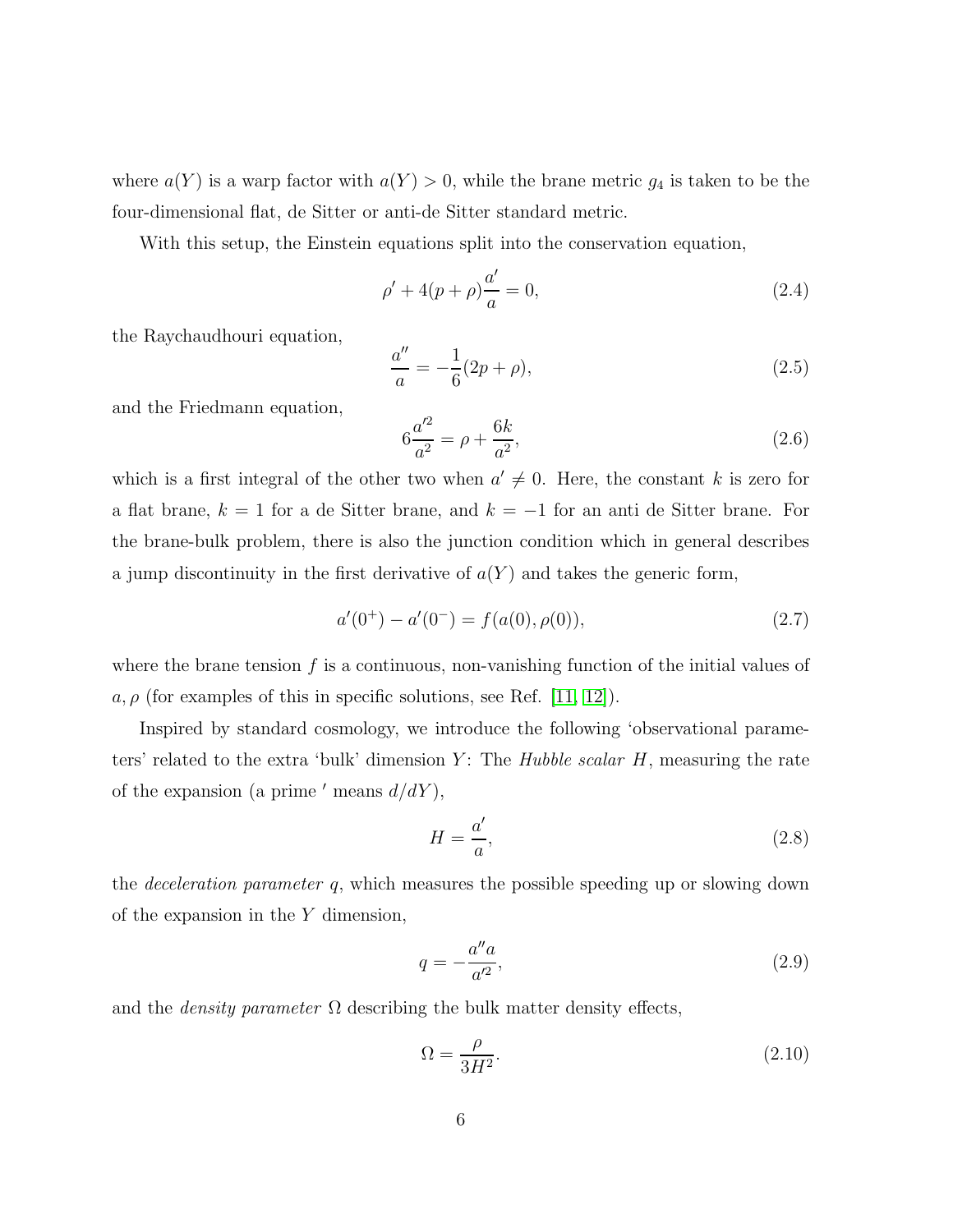While  $\Omega$ , q are dimensionless, the Hubble scalar H has dimensions  $[Y]^{-1}$ .

Using these variables and dividing both sides by  $3H^2$ , the Friedmann equation [\(2.6\)](#page-5-0) is,

<span id="page-6-1"></span>
$$
2 - \Omega = \frac{2k}{H^2 a^2},\tag{2.11}
$$

and we conclude that evolution of the 5-dimensional models with

- $\Omega > 2$  corresponds to those having an AdS brane  $(k = -1)$
- $\Omega = 2$  corresponds to those having a flat brane  $(k = 0)$
- $\Omega$  < 2 corresponds to those having a dS brane  $(k = +1)$ .

(By redefining  $\lambda_5^2 = \kappa_5^2/2$ , we would have obtained the usual trichotomy  $\Omega \leq 1$  relations here, but this would have also changed various coefficients in the other field equations, so we prefer to leave it as above.)

We set  $Y_0$  for some arbitrarily chosen reference value of the bulk variable Y, and  $a_0 = a(Y_0)$ . The evolution will be described not in terms of Y but by a new dimensionless bulk variable  $\tau$  in the place of Y, with,

<span id="page-6-2"></span>
$$
a = a_0 e^{\tau}.
$$
\n<sup>(2.12)</sup>

Then we have,

$$
a' = a \frac{d\tau}{dY},\tag{2.13}
$$

and hence,

<span id="page-6-0"></span>
$$
\frac{dY}{d\tau} = \frac{1}{H}.\tag{2.14}
$$

We shall assume that the brane lies at  $\tau = 0$ , or  $a = a_0$  (we may assume without loss of generality that  $Y_0 = 0$ ). In this case, the junction condition [\(2.7\)](#page-5-1) expressed in terms of the new variables  $H, \Omega$  implies that,

$$
H(0^{+}) - H(0^{-}) = f(x(0), 0), \quad x = H^{2}\Omega,
$$
\n(2.15)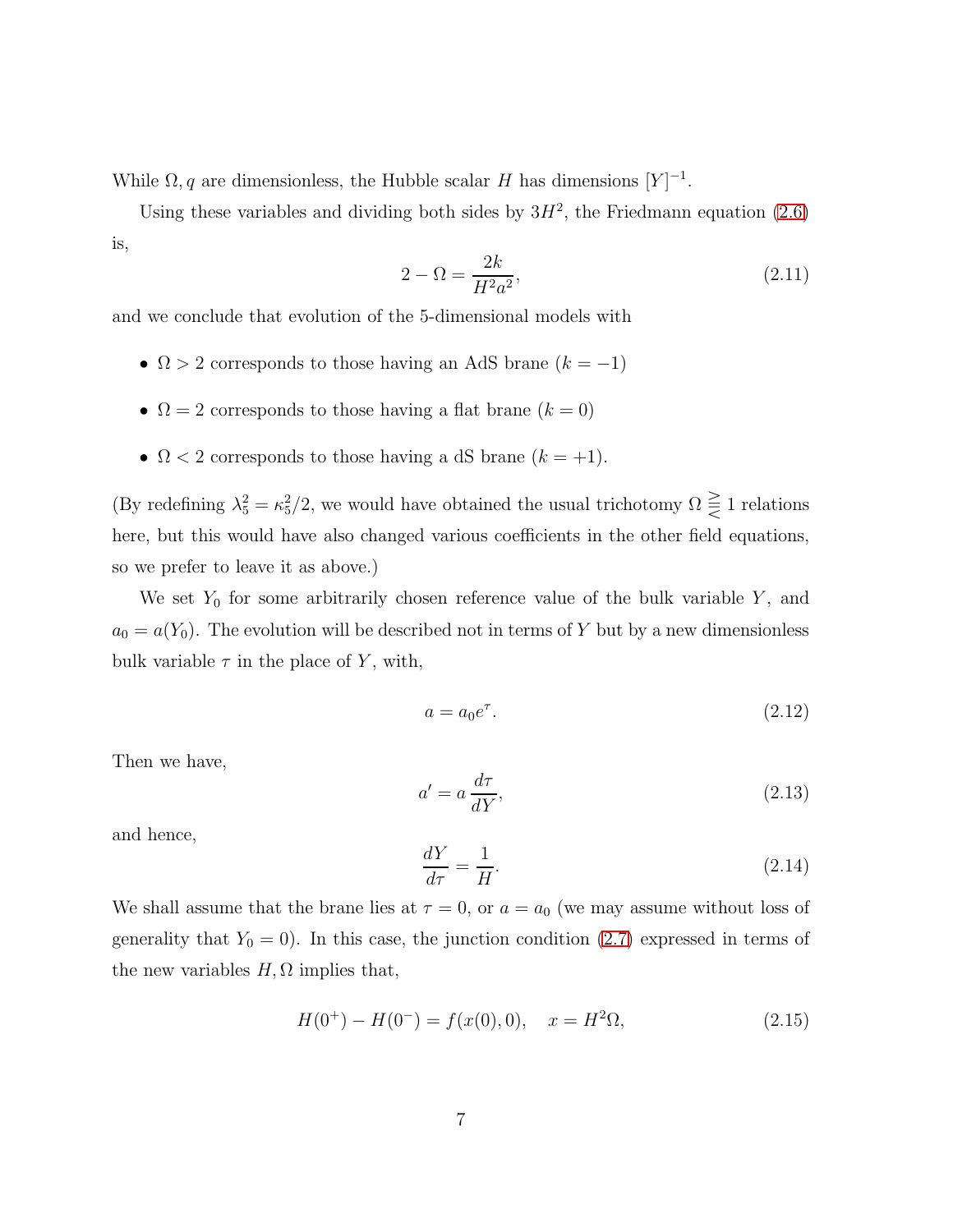where the brane tension f is a function of the variables  $x, \tau$ . The variable x is regular from the definition [\(2.10\)](#page-5-2), and  $\tau$  is regular from [\(2.14\)](#page-6-0) because H has only a finite discontinuity at 0 as it follows from the junction condition [\(2.7\)](#page-5-1).

Having a brane located at the length scale value  $a_0$ , with  $0 < a < +\infty$ , we consider two intervals,  $\tau \in (-\infty, 0)$  - the 'left-side' evolution, and the 'right-side' interval  $\tau \in$  $(0, +\infty)$ . The latter is equivalent to the left-side interval under the transformation  $\tau \to -\tau$ , and so without loss of generality we shall restrict our attention only to the  $\tau$ range ( $-\infty$ , 0). All our results involving the dimensionless variable  $\tau$  can be transferred to the right-side interval by taking  $\tau \to -\tau$ . This will be important later.

We now show that the dynamics of the system  $(2.4)-(2.6)$  $(2.4)-(2.6)$  can be equivalently described by a simpler dynamical system in terms of  $H$  and the dimensionless variables  $q, \tau$ , and  $\Omega$ . From the above definitions for H and q, we are led to the following evolution equation for  $H$ , namely,

$$
\frac{dH}{d\tau} = -(1+q)H.\tag{2.16}
$$

In the following we shall assume that fluids in the bulk satisfy linear or nonlinear equations of state. Then the q-equation for a linear equation of state  $(EsS)$ ,

<span id="page-7-0"></span>
$$
p = \gamma \rho,\tag{2.17}
$$

is found to be,

$$
q = \left(\frac{1}{2} + \gamma\right)\Omega,\tag{2.18}
$$

while for the nonlinear equation of state,

<span id="page-7-1"></span>
$$
p = \gamma \rho^{\lambda},\tag{2.19}
$$

for some parameter  $\lambda$ , we have,

$$
q = \left(\frac{1}{2} + \gamma \rho^{\lambda - 1}\right) \Omega. \tag{2.20}
$$

We note here the usual fluid parameter  $\gamma$  will be constrained later using the energy conditions. On the other hand, the parameter  $\lambda$ , the ratio  $c_P/c_V$  of the specific heats of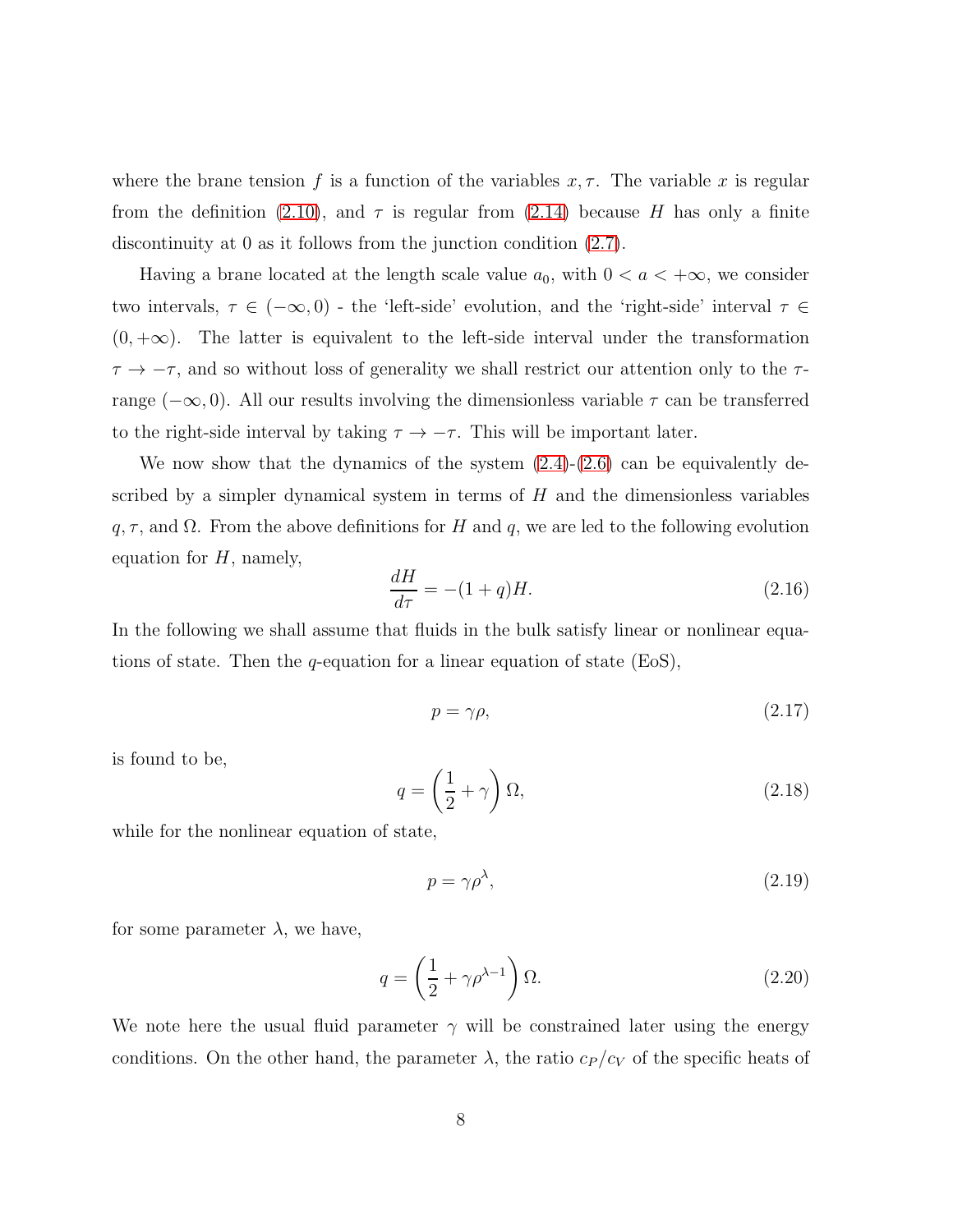the bulk fluid under constant pressure and volume, is commonly taken to satisfy  $\lambda > 1$ in other contexts, most notable in standard stellar structure theory (cf. e.g., [\[13\]](#page-28-3), chap. IV). Although we generally put no constraint on it, we shall find that in the present problem there is a clear preference for the 'polytropic' values  $\lambda = 1 + 1/n$ , for integer n, valid for the entire bulk. Such polytropic changes provide ample differences as compared to the 'collisionless' case  $n = \infty$ , for small values of n.

The evolution equation for the Hubble scalar for the linear EoS case [\(2.17\)](#page-7-0), becomes,

$$
\frac{dH}{d\tau} = -\left(1 + \left(\gamma + \frac{1}{2}\right)\Omega\right)H,\tag{2.21}
$$

whereas the nonlinear equation of state case  $(2.19)$ , gives the Hubble evolution equation in the form,

<span id="page-8-0"></span>
$$
\frac{dH}{d\tau} = -H - \frac{\Omega H}{2} - 3^{\lambda - 1} \gamma H^{2\lambda - 1} \Omega^{\lambda}.
$$
\n(2.22)

Let us lastly consider the continuity equation [\(2.4\)](#page-5-3). This equation, assuming that  $H \neq 0$ , in the linear-fluid case becomes,

<span id="page-8-1"></span>
$$
\frac{d\Omega}{d\tau} = 2(q - 2\gamma - 1)\Omega.
$$
\n(2.23)

On the other hand, in the nonlinear-fluid case, assuming again that  $H \neq 0$ , and using Eq.  $(2.22)$ , we find the following evolution equation for  $\Omega$ , namely,

$$
\frac{d\Omega}{d\tau} = -2\Omega + \Omega^2 + 2\gamma 3^{\lambda - 1} H^{2\lambda - 2} \Omega^{\lambda + 1} - 4\gamma 3^{\lambda - 1} H^{2\lambda - 2} \Omega^{\lambda}.
$$
 (2.24)

Summarizing, in our new formulation of the bulk-brane problem, the basic dynamical systems are given by the Friedman constraint Eq. [\(2.11\)](#page-6-1), together with evolution equations in the following forms.

**Case A: Nonlinear EoS,**  $p = \gamma \rho^{\lambda}$ . In this case, we have a 2-dimensional dynamical system, namely,

$$
\frac{dH}{d\tau} = -H - \frac{\Omega H}{2} - 3^{\lambda - 1} \gamma H^{2\lambda - 1} \Omega^{\lambda},\tag{2.25}
$$

<span id="page-8-2"></span>
$$
\frac{d\Omega}{d\tau} = -2\Omega + \Omega^2 + 2\gamma 3^{\lambda - 1} H^{2\lambda - 2} \Omega^{\lambda + 1} - 4\gamma 3^{\lambda - 1} H^{2\lambda - 2} \Omega^{\lambda}.
$$
 (2.26)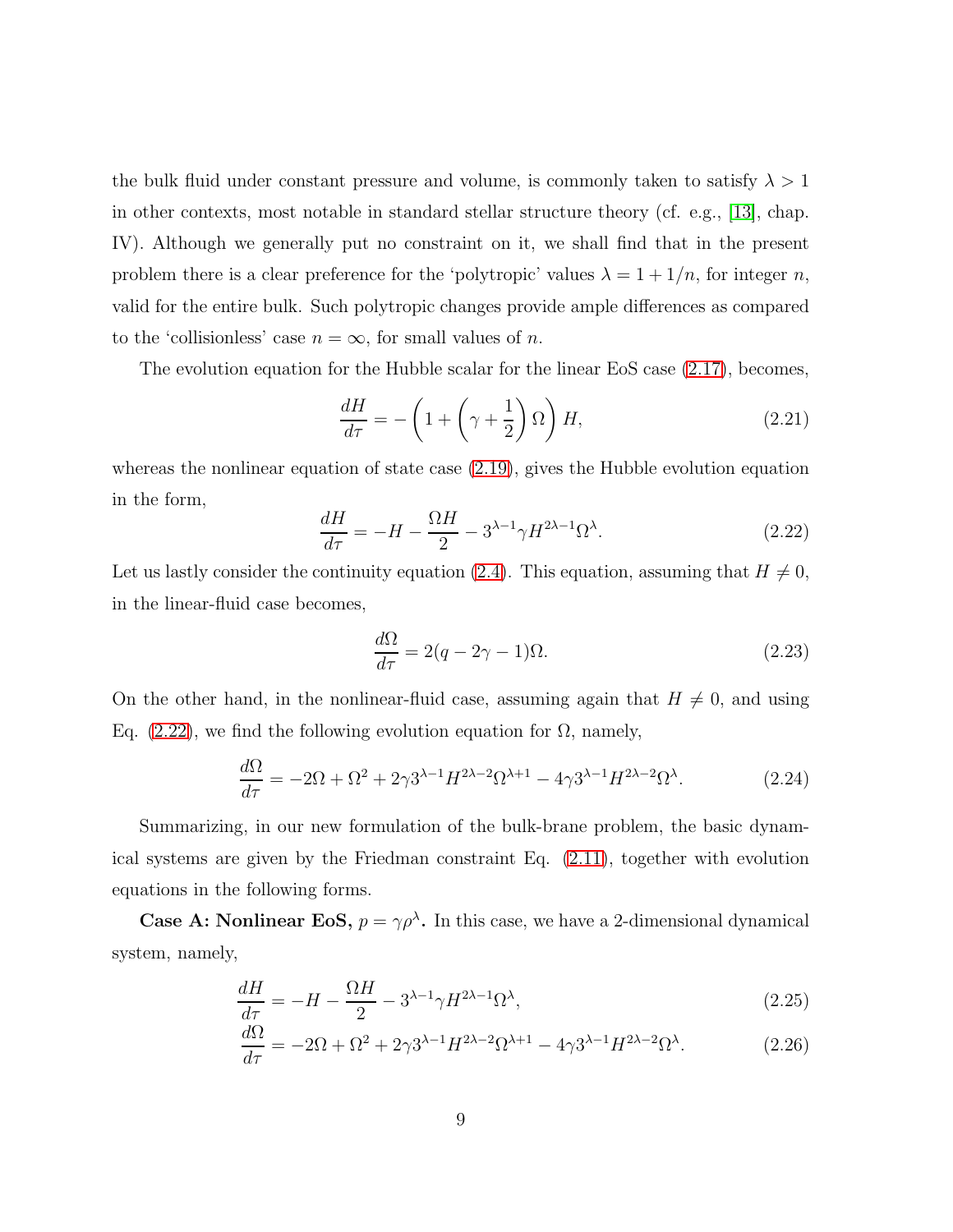**Case B: Linear EoS,**  $p = \gamma \rho$ . This is the special case with  $\lambda = 1$ . We have the H equation,

<span id="page-9-1"></span>
$$
\frac{dH}{d\tau} = -\left(1 + \left(\gamma + \frac{1}{2}\right)\Omega\right)H,\tag{2.27}
$$

and a single, decoupled evolution equation for  $\Omega$ , namely,

<span id="page-9-2"></span>
$$
\frac{d\Omega}{d\tau} = 2\left(\left(\gamma + \frac{1}{2}\right)\Omega - 2\gamma - 1\right)\Omega.
$$
\n(2.28)

## <span id="page-9-0"></span>3 General properties

The 5-dimensional fluid solutions are then given in terms of the  $(H, \Omega)$  variables which satisfy these evolution equations together with the Friedman constraint Eq. [\(2.11\)](#page-6-1). For their physical interpretation, it is helpful to use a new classification in terms of  $H, \Omega$  and k. We shall say that the bulk fluid is:

- 1. a dS (resp. an AdS) fluid, when  $k = +1$  (resp.  $k = -1$ )
- 2. a *flat fluid*, when  $k = 0$ .
- 3. Static, when  $H = 0$  (it is necessarily flat in this case).
- 4. Expanding (resp. contracting), when  $H > 0 \, (< 0$ ). (This means that the fluid is moving away (resp. towards) the brane for positive  $\tau$ )

As we have noted after Eq. [\(2.11\)](#page-6-1), the cases  $\Omega < 2$ ,  $= 2$ ,  $> 2$  correspond to a dS, a flat, or a AdS fluid respectively, while in the case  $\Omega = 0$ , the bulk is empty, and the constraint equation [\(2.11\)](#page-6-1) necessarily implies  $k = +1$  for consistency, hence,  $a(\tau) = \tau + C$  in this case. We shall refer to the  $\Omega = 0$  case as an *empty dS bulk.* 

We shall also invariably refer to any given phase point  $(H, \Omega)$  as a 'state', for example the point  $(0, 0)$  describes the state of as static, empty dS bulk, while the  $(0, 2)$  state is a static, flat fluid. Dynamical (non-static) states require  $H \neq 0$ , and these are described as non-trivial orbits in the  $(H, \Omega)$  phase space. Further classification tags for each one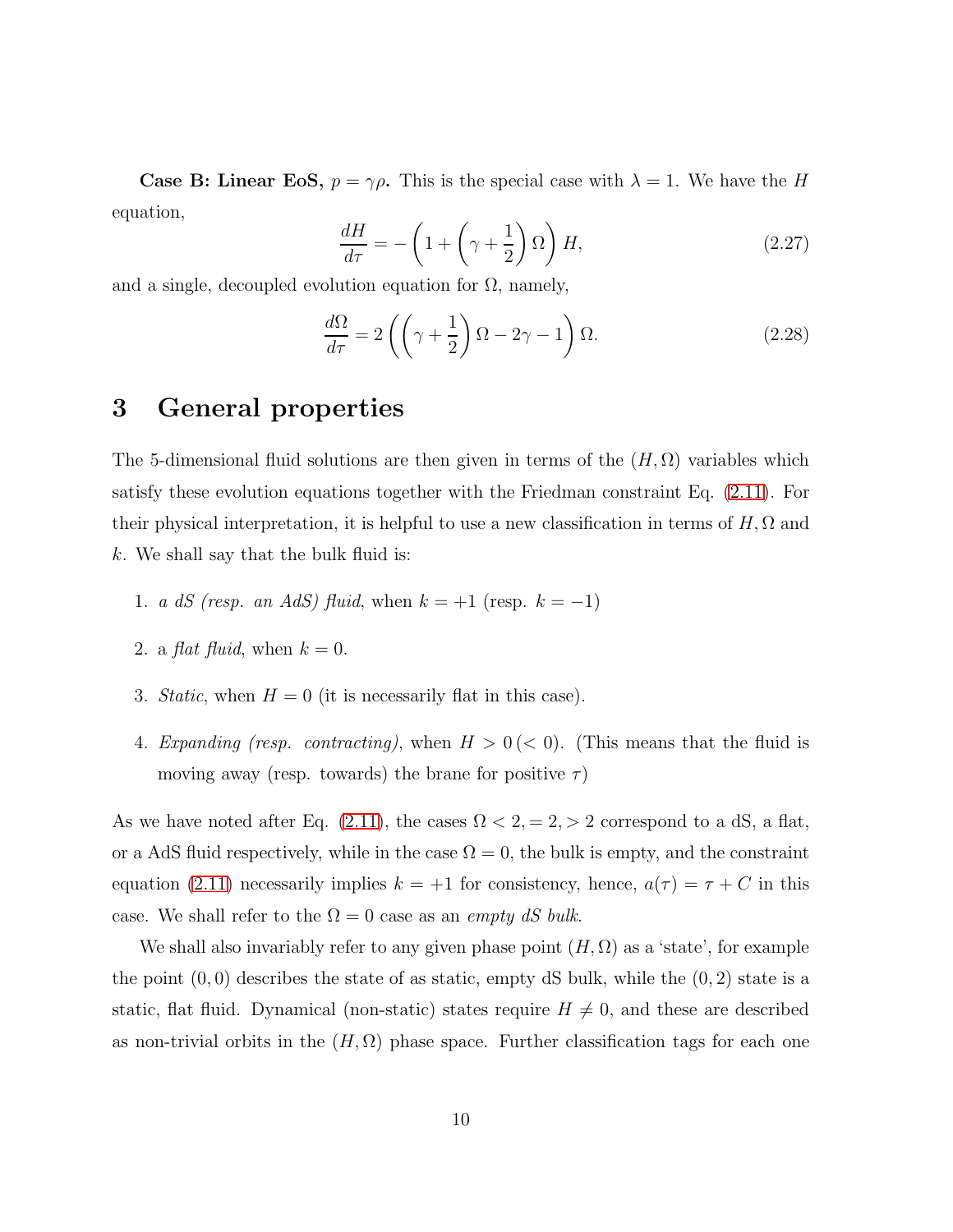of these models appear in the next Sections and depend on the ranges and values of the two fluid parameters  $\gamma$ ,  $\lambda$  that appear in the evolution equations.

Some general remarks about the dynamical system [\(2.25\)](#page-8-1)-[\(2.26\)](#page-8-2), and its special case [\(2.27\)](#page-9-1)-[\(2.28\)](#page-9-2) are in order:

- Since the dynamical systems studied in this paper are two-dimensional (with a constraint), our search is for bifurcations, oscillations, or limit cycles, but no chaotic behaviour, strange attractors, or more complex phenomena can be present here.
- Equation [\(2.26\)](#page-8-2) implies that the set  $\Omega = 0$  is invariant under the flow of the dynamical system, i.e.  $\Omega = 0$  is a solution of the system. Since no trajectories of the dynamical system can cross, we conclude that if initially the state of the system is on the line  $\Omega = 0$  (that is if we start with an 'empty dS bulk'), it will remain on this line for ever. Therefore, if initially  $\Omega$  is positive, it remains positive for ever. We emphasize that this result holds for all  $\lambda \geq 0$ .
- If  $\lambda \geq 1$ , equation [\(2.25\)](#page-8-1) implies that the set  $H = 0$  is also invariant under the flow of the dynamical system. Therefore, for  $\lambda \geq 1$ , assuming that initially  $H > 0$ , then  $H(\tau) > 0$  for all  $\tau \geq 0$ . We conclude that any trajectory starting at the first quadrant  $H \geq 0$ ,  $\Omega \geq 0$ , cannot cross the axes and therefore, cannot escape out of this quadrant. For instance, expanding AdS fluids, and expanding empty dS bulks remain always expanding, and static AdS fluids always remain static.
- For the linear EoS case, it is important that the  $\Omega$ -equation [\(2.28\)](#page-9-2) decouples, that is, it does not contain the  $H$ . This decoupling is due to our choice of new variables (cf. Eq.  $(2.12)$ ). So now the  $\Omega$ -equation can be treated separately as a logistic-type equation, and this simplifies the analysis considerably. In this case, solving the  $\Omega$ equation and substituting in the  $H$ -equation, we have a full solution of the system. This feature is absent from the nonlinear EoS fluid equations, which comprise a truly coupled 2D system. This is studied more fully below.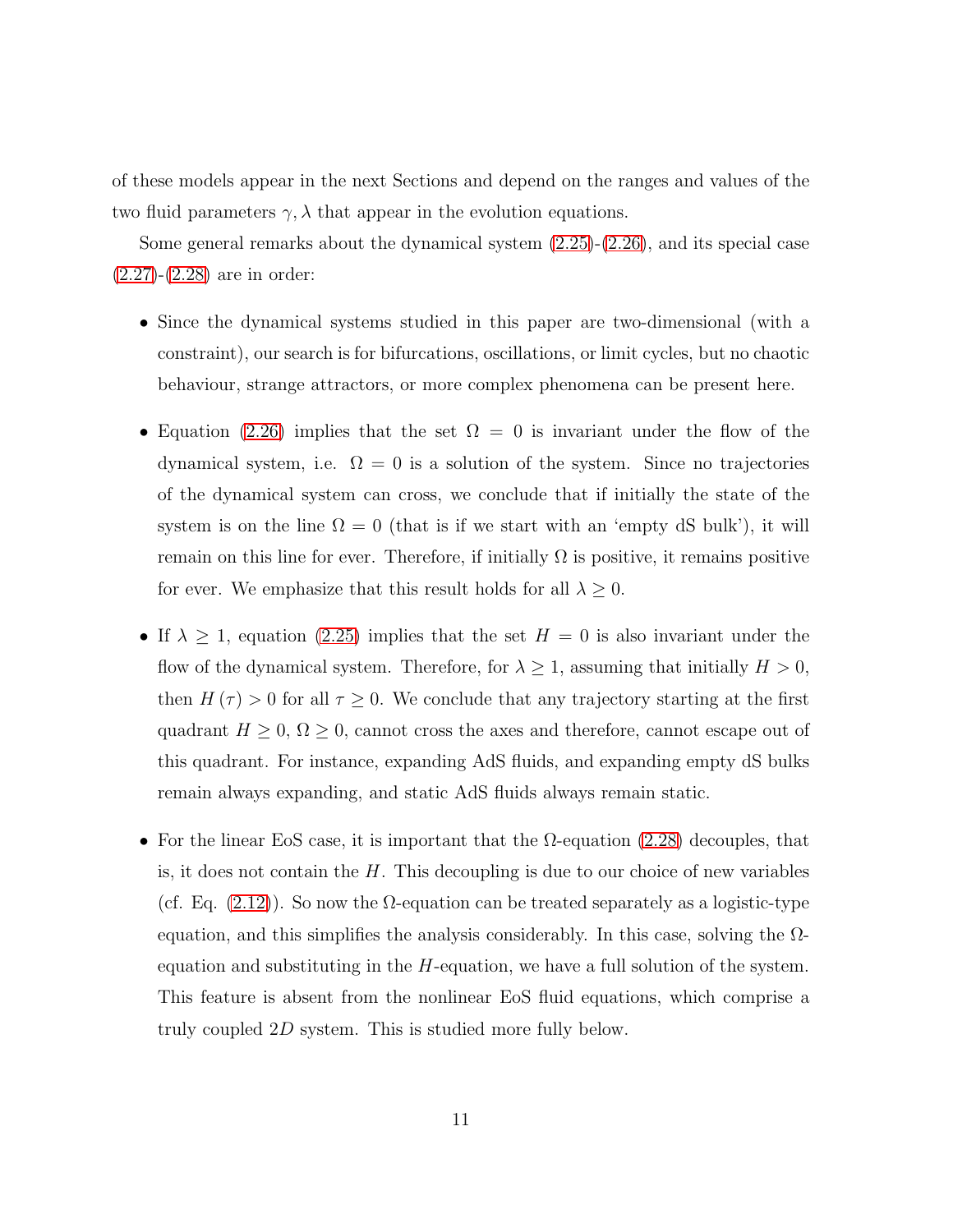• The necessity of satisfying the energy conditions (cf. [\[11\]](#page-28-1)) leads in general to restrictions on the  $\gamma$  range. For a fluid with a linear EoS the intersection of the requirements that follow from the weak, strong, or null energy conditions lead to the typical range  $\gamma \in [-1, 1]$ . We shall assume this restriction as a minimum requirement for our acceptance of a solution property.

<span id="page-11-0"></span>Below, with an slight abuse of language, we shall use the term *linear (nonlinear)* fluid when the respective EoS is linear (nonlinear).

#### 4 Linear fluids and their bifurcations

This Section provides a study of the behaviour of bulk fluids with the linear EoS given by Eq.  $(2.17)$  and described by the nonlinear system  $(2.27)$ ,  $(2.28)$ ,  $(2.11)$ .

This system can be solved exactly and the asymptotic properties of the solutions displayed graphically. Equation [\(2.28\)](#page-9-2) has the form

<span id="page-11-1"></span>
$$
\frac{d\Omega}{d\tau} = A\Omega^2 + B\Omega,
$$
\n(4.1)

with  $A = 2(\gamma + 1/2)$ ,  $B = -2A$ . The  $\Omega$ -solution from Eq. [\(4.1\)](#page-11-1) with initial condition  $\Omega(0) = \Omega_0$  is given by

<span id="page-11-3"></span>
$$
\Omega(\tau) = \frac{B/A}{\left(\frac{B}{A\Omega_0} + 1\right)e^{-B\tau} - 1} = \frac{2\Omega_0}{\Omega_0 + (2 - \Omega_0)e^{2(2\gamma + 1)\tau}},\tag{4.2}
$$

The resulting  $H$ -solutions are found by substituting in  $(2.27)$  (which is a linear differential equation), yielding,

<span id="page-11-2"></span>
$$
H(\tau) = \frac{H_0 e^{-\tau} \sqrt{\Omega_0 e^{-2(2\gamma + 1)\tau} - \Omega_0 + 2}}{\sqrt{2}},
$$
\n(4.3)

where  $H_0 = H(0)$ .

From these solutions it follows that dS fluids  $(2 - \Omega_0 > 0)$  are real solutions for all values of the fluid parameter  $\gamma$  and signs of  $\tau$ . However, the AdS solutions  $(2 - \Omega_0 < 0)$ become complex when  $\gamma > -1/2, \tau > 0$  or when  $\gamma < -1/2, \tau < 0$ , since in these cases the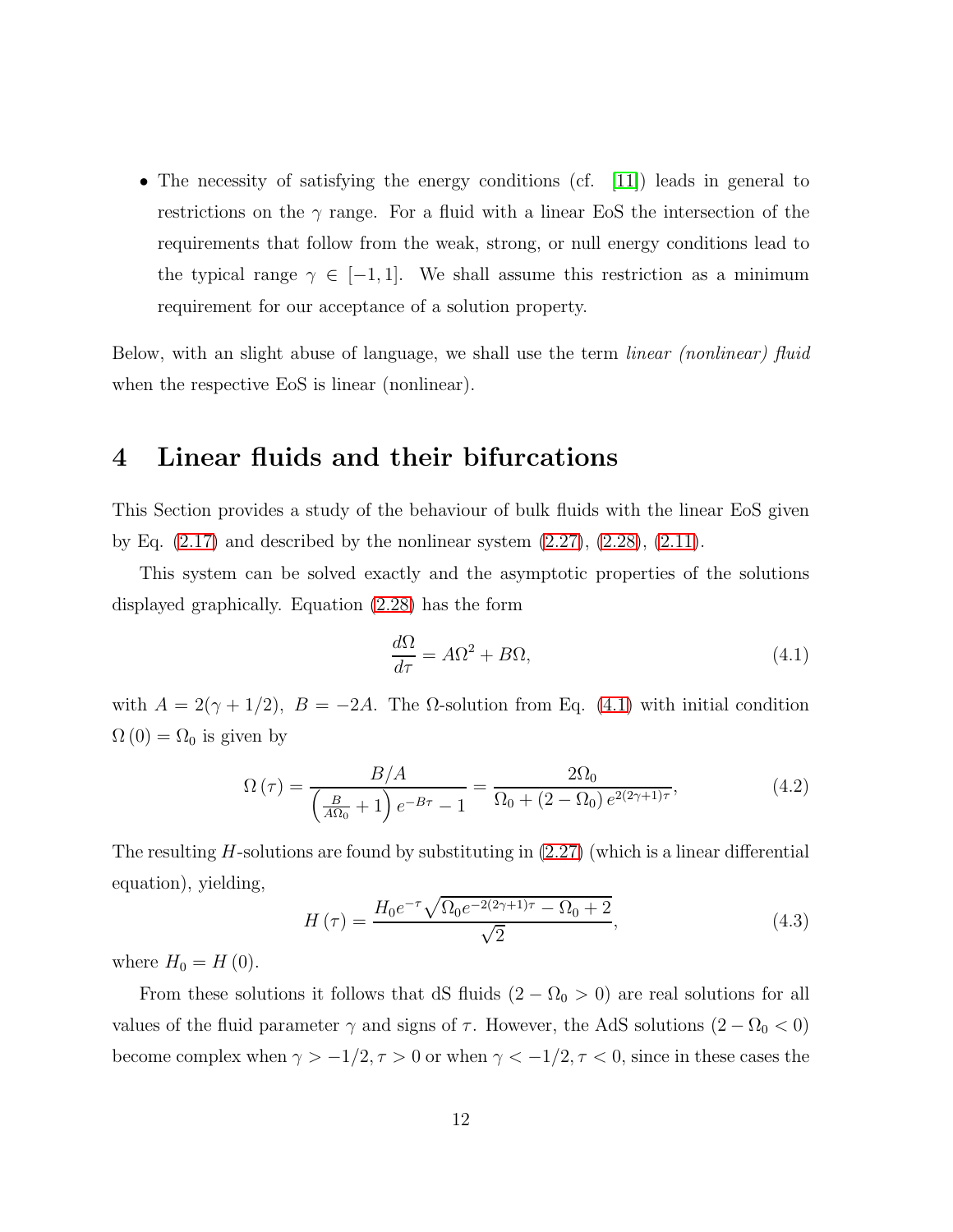exponential in the right-hand-side of Eq. [\(4.3\)](#page-11-2) decays. Hence, AdS fluids are real only when  $\gamma < -1/2, \tau > 0$ , or when  $\gamma > -1/2, \tau < 0$ , and we shall consider AdS solutions only in these ranges.

For dS fluids, we can see that  $\Omega(\tau)$  approaches zero when  $\gamma > -1/2, \tau > 0$  or  $\gamma<-1/2, \tau<0,$  and approaches two when  $\gamma<-1/2, \tau>0,$  or when  $\gamma>-1/2, \tau<0.$ All AdS fluids develop  $\Omega$  blow up singularities for  $\gamma < -1/2, \tau > 0$ , or  $\gamma > -1/2, \tau < 0$ .

On the other hand, to disclose the asymptotic nature of the H-solutions we can look at the monotonicity properties of the function  $H(\tau)$  and its possible dependence on different  $\gamma$  ranges. The results show a further sensitive dependence on the  $\gamma$  parameter around its  $\gamma = -1$  $\gamma = -1$  value<sup>1</sup>. For  $\gamma > -1$ ,  $H(\tau)$  always decreases and approaches zero. At the critical value  $\gamma = -1$  the solution  $H(\tau)$  decreases and approaches the constant  $H_0\sqrt{1-\Omega_0/2}$ , provided that  $\Omega_0 < 2$ . We note that the behaviour of the solutions [\(4.2\)](#page-11-3) and [\(4.3\)](#page-11-2) is insensitive on the initial value  $H_0$ . The asymptotic behaviours of the  $H, \Omega$ solution is shown in Figures [1,](#page-12-1) [2.](#page-13-0)



<span id="page-12-1"></span>Figure 1: Solutions [\(4.2\)](#page-11-3) for  $\gamma < -1/2$  and  $\gamma > -1/2$  when  $\Omega_0 > 2$ .

<span id="page-12-0"></span><sup>&</sup>lt;sup>1</sup>For  $\gamma$  < -1, the term -2(2 $\gamma$  + 1) is positive (and > 2), therefore, the term  $e^{-\tau}$  dominates over  $\sqrt{e^{-2(2\gamma+1)\tau}}$  for  $\tau < 0$ , while the opposite happens for  $\tau > 0$ . Thus, the solution  $H(\tau)$  is decreasing for  $\tau$  < 0 and is increasing for  $\tau > 0$ . As discussed already, solutions in this range of  $\gamma$  are not acceptable as they do not satisfy the energy conditions, and so we shall not consider them further.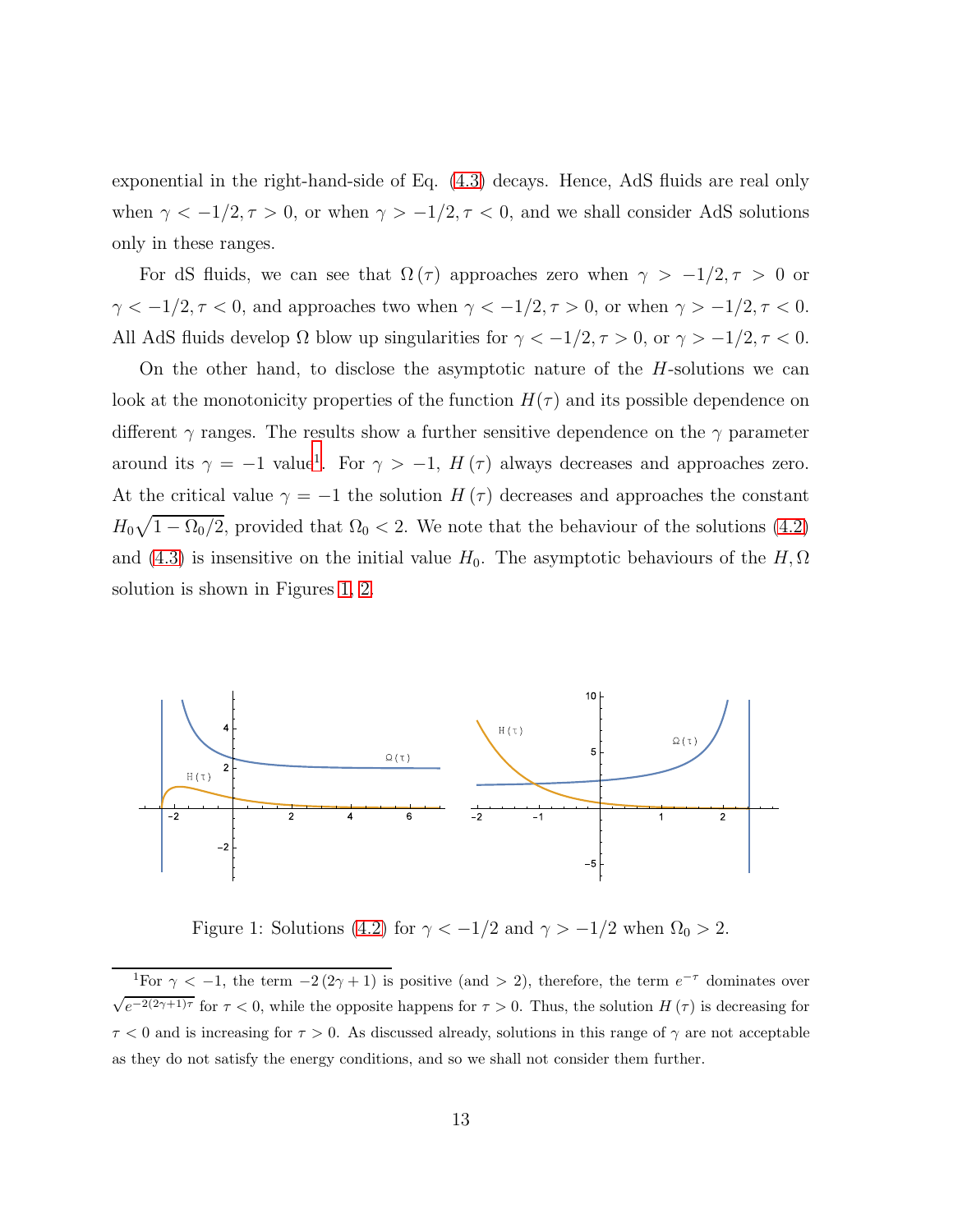

<span id="page-13-0"></span>Figure 2: Solutions for  $\gamma = -2/3$  and  $\gamma = 1/2$ . In the first case the solution [\(4.2\)](#page-11-3) increases following the usual logistic curve and quickly approaches the constant value 2.

The nature of the solutions is further revealed by studying the stability of the equilibrium solutions. This is effected by formally setting  $X = (H, \Omega)$ , and think of the system  $(2.27)-(2.28)$  $(2.27)-(2.28)$  $(2.27)-(2.28)$  as one of the form,

$$
\frac{dX}{d\tau} = F(X, \gamma), \quad F = (F_1, F_2), \tag{4.4}
$$

where  $\gamma \in (-\infty, \infty)$ , and with the  $F_i$ ,  $i = 1, 2$ , being the right-hand-sides of Eqns. [\(2.27\)](#page-9-1) and [\(2.28\)](#page-9-2) respectively. With this notation, we now show that the solutions of the system undergo a transcritical bifurcation when  $\gamma = -1/2$  at the origin which is a non-hyperbolic equilibrium. This means that bulk fluids exchange their stability when the EoS parameter  $\gamma$  passes through  $-1/2$ .

Returning to Eq. [\(2.28\)](#page-9-2), when  $\gamma = -1/2$ , the system is  $\Omega' = 0, H' = -H$ , with immediate solution,

<span id="page-13-1"></span>
$$
\Omega\left(\tau\right) = \Omega_0 = \text{const.}, \quad H\left(\tau\right) = H_0 e^{-\tau}.\tag{4.5}
$$

In this case, every point on the  $\Omega$  axis is a non-hyperbolic equilibrium and every other point on the phase plane approaches the corresponding point of the  $\Omega$  axis as shown in Fig [3.](#page-14-0) Therefore in this case we have expanding universes with ever-decreasing rate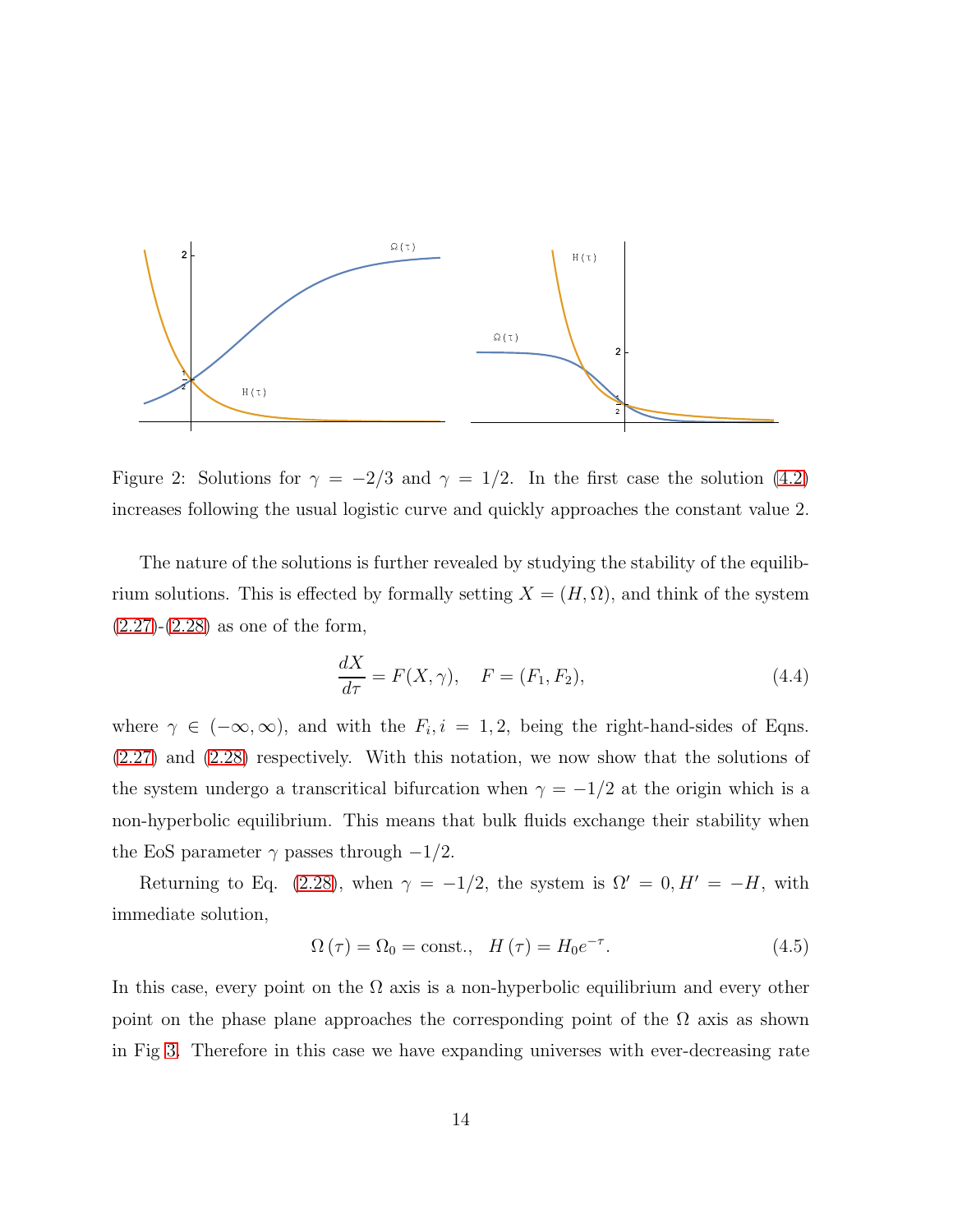and collapsing ones with an ever-increasing rate both approaching a static dS bulk of a constant density.



<span id="page-14-0"></span>Figure 3: Phase portrait of the system  $(2.27)-(2.28)$  $(2.27)-(2.28)$  for  $\gamma = -1/2$ . Every point on the  $\Omega$  axis is an equilibrium.

The case  $\gamma \neq -1/2$  is shown in Figures [4,](#page-15-0) [5.](#page-16-1) When  $\gamma \geq -1/2$ , we have  $F_2'' \geq 0$ , and so  $F_2(\Omega)$  is a convex or a concave function respectively. In this case, there are two equilibria, one at  $\Omega = 0$ , and a second one at  $\Omega = 2$ . When  $\gamma > -1/2$ , the equilibrium at the origin is stable while the one at  $\Omega = 2$  is unstable, and they exchange their stability when  $\gamma$  < -1/2. For initial conditions with  $\Omega_0$  < 2, that is for bulk models with a dS brane, and for the case  $\gamma > -1/2$  (the left diagram in Fig. [4\)](#page-15-0), the solution  $\Omega(\tau)$ decreases approaching zero, the 'Milne state' for positive  $\tau$ , whereas for  $\gamma < -1/2$  (the right diagram in Fig. [4\)](#page-15-0), the solution [\(4.2\)](#page-11-3) increases and approaches the constant value 2 which corresponds to a flat brane  $(k = 0)$ . The situation is different if initial conditions with  $\Omega_0 > 2$ , that is for bulk models with a AdS brane  $(k = +1)$  are considered. For  $\gamma > -1/2$ , the solution  $\Omega(\tau)$  increases without bound, whereas for  $\gamma < -1/2$  the solution  $\Omega(\tau)$  decreases to the flat state at  $\Omega = 2$ . Therefore we have a transcritical bifurcation occurring at the parameter value  $\gamma = -1/2$ , so that the two equilibria switch their stability without disappearing after the bifurcation, see Figure [5](#page-16-1) for the full phase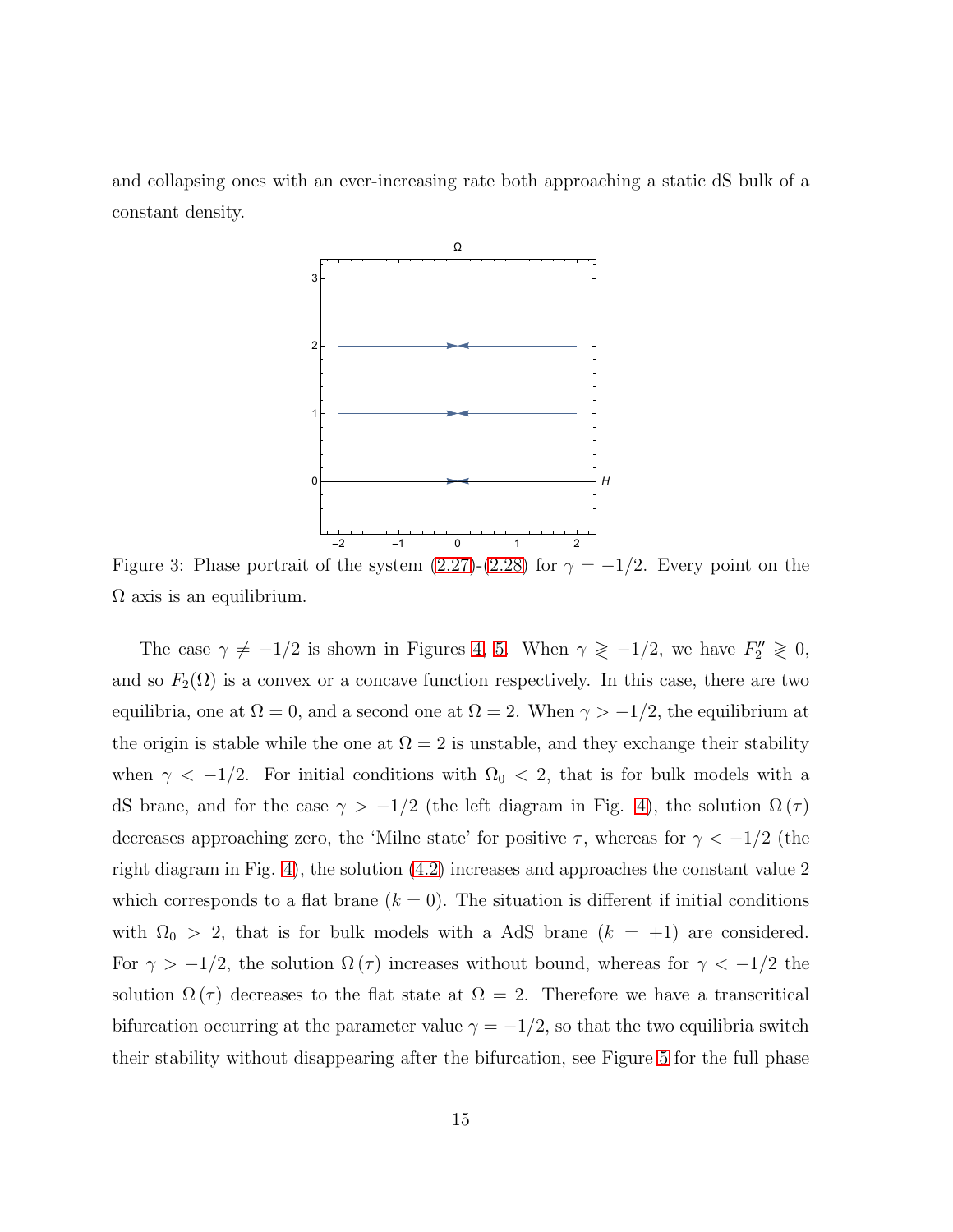portrait of the system.

These results when translated to the bulk-brane language imply that the evolution of bulk fluids with a linear equation of state depends of the  $\gamma$  parameter and is organized around the two simplest equilibria, namely, the empty bulk and the flat fluid, which exchange their stability because of the transcritical bifurcation as the nature of the fluid changes (depending on  $\gamma$ ). A typical bulk fluid evolves either towards or away from the equilibrium states 'empty bulk' and 'flat fluid' depending on whether it has  $\gamma \gtrless -1/2$ as shown in Fig. [5.](#page-16-1)



<span id="page-15-0"></span>Figure 4: The 1-dimensional phase space  $(\Omega$ -line) in the linear fluid case. The Figure on the left (right) shows the case  $\gamma$  > -1/2 ( $\gamma$  < -1/2). The arrows correspond to evolution in positive  $\tau$ .

A last special case of importance is that of a 'bulk dust'. The corresponding behaviour of a bulk fluid with a linear EoS is also shared in this case with all bulk fluids having a nonlinear EoS (see next Section). For  $\gamma = 0$ , the system  $(2.25)-(2.26)$  $(2.25)-(2.26)$  reduces to

<span id="page-15-1"></span>
$$
\frac{dH}{d\tau} = -H - \frac{\Omega H}{2},
$$
\n
$$
\frac{d\Omega}{d\tau} = -2\Omega + \Omega^2,
$$
\n(4.6)

for all  $\lambda$ . The phase portrait of the system  $(4.6)$  indicates that all solutions with initial values  $\Omega_0 < 2$  (this corresponds to an dS dust fluid) and  $H_0$  arbitrary, asymptotically approach the node  $(0, 0)$  (that is a static, empty dS bulk), see Figure [6.](#page-17-0) Hence, we find that dust-filled dS bulks rarefy to empty ones. This can be proved by noting that the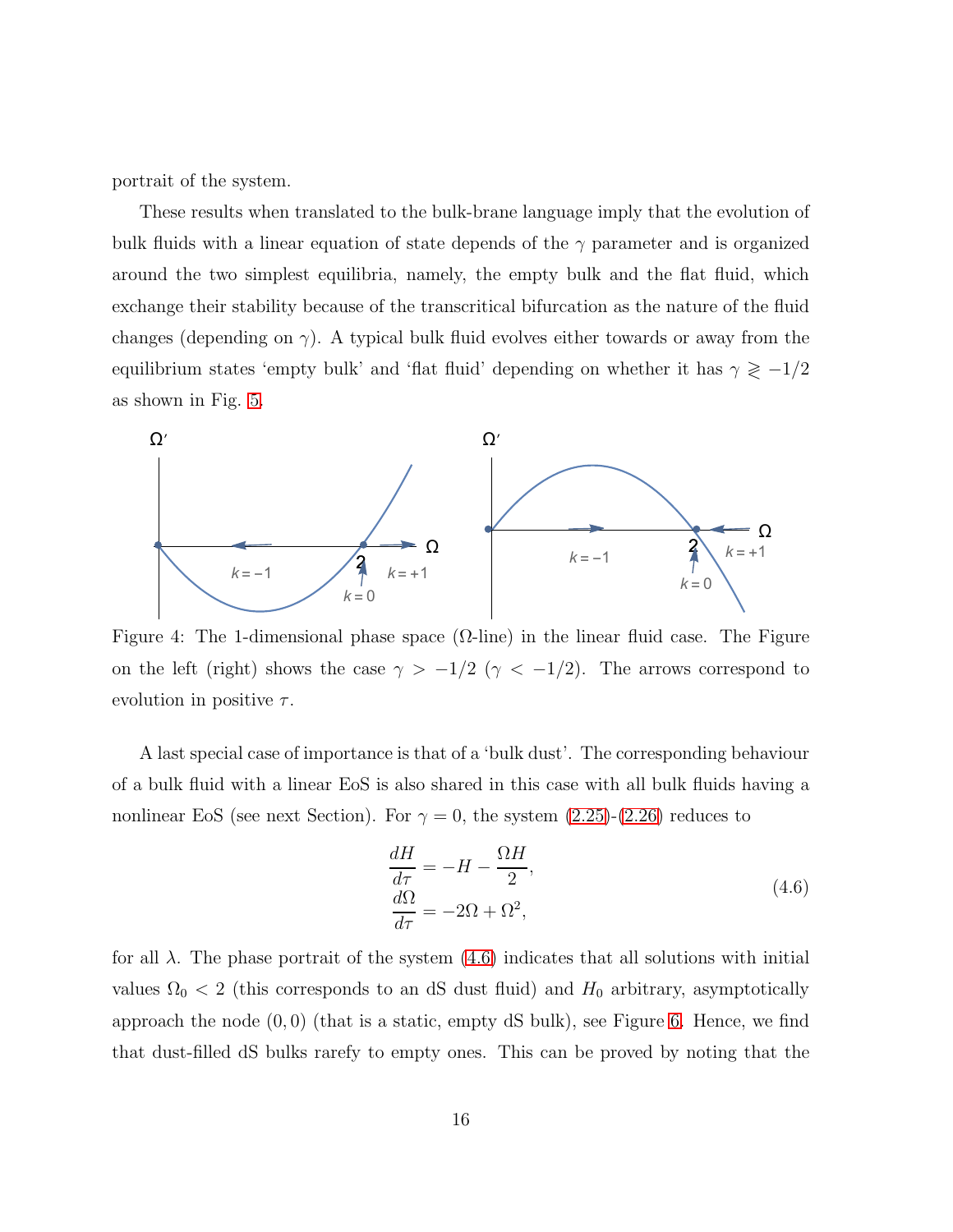

<span id="page-16-1"></span>Figure 5: Phase portrait of the system [\(2.27\)](#page-9-1)-[\(2.28\)](#page-9-2) for  $\gamma < -1/2$  and  $\gamma > -1/2$ . The stable node at  $(0, 2)$  (left), exchanges stability with the saddle  $(0, 0)$  (right) as the  $\gamma$ values change.

formal solution of the first of [\(4.6\)](#page-15-1) can be written as

$$
H\left(\tau\right) = H\left(0\right)\exp\left(-\int_0^\tau \left(1 + \Omega\left(s\right)/2\right)ds\right),\tag{4.7}
$$

which goes to zero as  $\tau \to \infty$ . By the same formula, we can see again here (like in Fig. [5,](#page-16-1) right phase portrait) that AdS trajectories starting above the line  $\Omega_0 = 2$  approach the  $\Omega$  axis, while  $\Omega(\tau)$  diverges.

#### <span id="page-16-0"></span>5 Nonlinear fluids: Regularity and stability

Let us now move to discuss properties of the nonlinear, two-dimensional system  $(2.25)$ -[\(2.26\)](#page-8-2). In distinction to the linear case treated above, this is a genuine, coupled, twodimensional dynamical system and this results in two important effects that we discuss below. We first discuss the nature of the equilibria of the system and study the phase portrait. We then find a suitable Dulac function for the dynamics of the nonlinear fluidbrane system and show that there can be no closed (periodic) orbits for the system in certain parts of the phase space.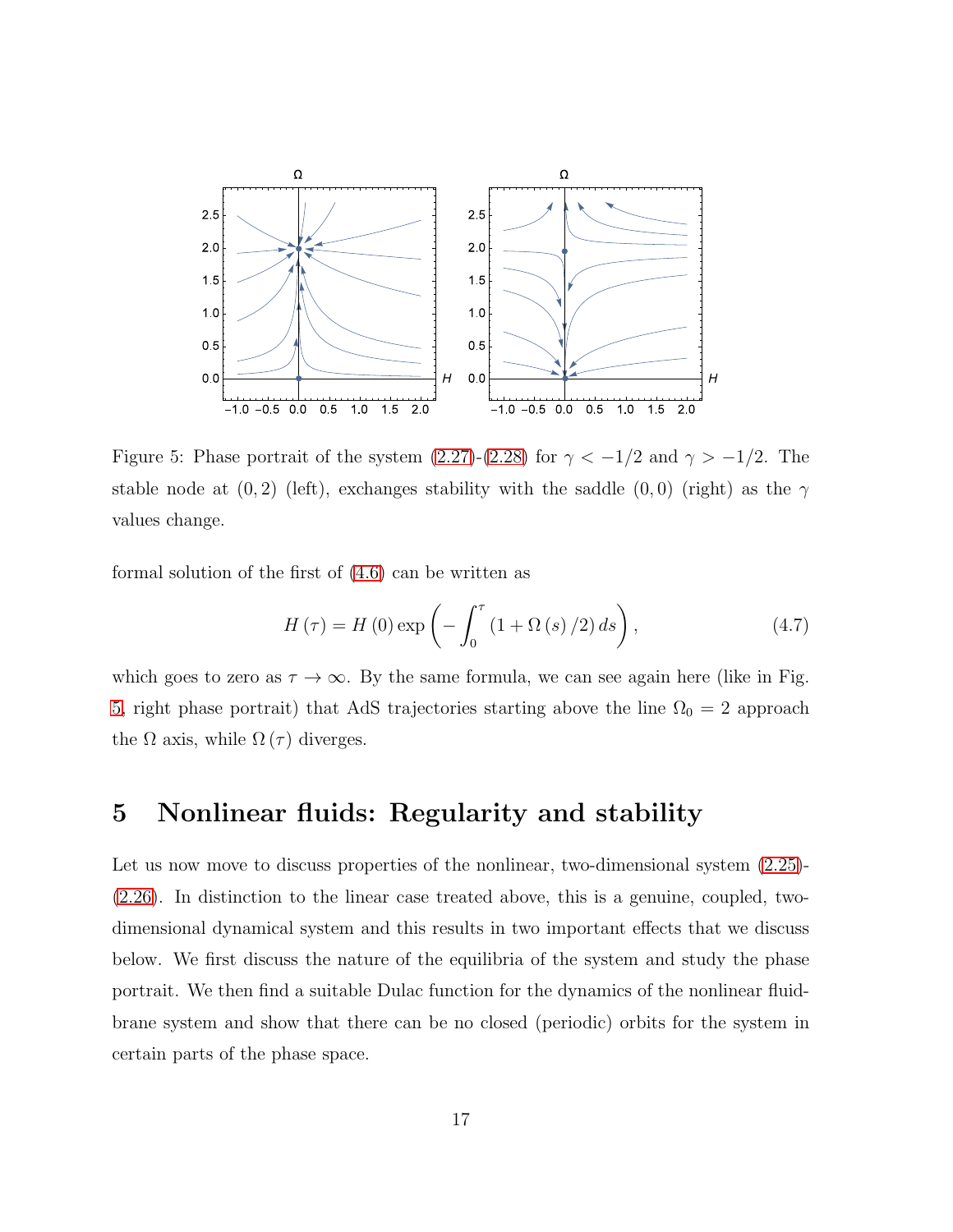

<span id="page-17-0"></span>Figure 6: Phase portrait of the system [\(2.25\)](#page-8-1)-[\(2.26\)](#page-8-2) for arbitrary  $\lambda$  and  $\gamma = 0$ .

The nature of the  $(H, \Omega)$ -solutions of the system  $(2.25)-(2.26)$  $(2.25)-(2.26)$  is strongly dependent on the ranges of the  $\lambda$ -parameter present in the fluid's nonlinear equation of state Eq. [\(2.19\)](#page-7-1), in particular, on the three ranges,  $\lambda < 0$ ,  $\lambda \in (0, 1)$ , and  $\lambda \ge 1$ .

When  $\lambda < 0$ , there are no finite equilibria for the system  $(2.25)-(2.26)$  $(2.25)-(2.26)$ . In this case, the dynamics is transferred to points at infinity, a more complicated problem that we do not consider in this paper, since it requires a deeper analysis of the 'companion system' to [\(2.25\)](#page-8-1)-[\(2.26\)](#page-8-2), cf. [\[16,](#page-28-4) [17\]](#page-28-5). Because of the presence of denominators in the vector field that defines the system  $(2.25)-(2.26)$  $(2.25)-(2.26)$  when  $\lambda < 0$ , an analysis of this case will help to further clarify the question of the existence of stable singularity-free solutions of the system. We only further note that the 'dynamics at infinity' in this case may be realized through the Poincar´e sphere compactification as a boundary dynamics in the framework of ambient cosmology, an extension of brane cosmology wherein the brane lies at the conformal infinity of the bulk [\[18\]](#page-29-0).

Next, for the case  $\lambda > 0$ , we must distinguish between the two cases  $\lambda \in (0,1)$  and  $\lambda \geq 1$ . For  $\lambda \geq 1$ , there are always the two  $\gamma$ -independent equilibria at  $(0,0)$  and  $(0,2)$ . In addition, there are  $\gamma$ -dependent equilibria being generally complex:

<span id="page-17-1"></span>
$$
(H_*, \Omega_*) = \left(\exp\left(\frac{-i\pi + \lambda \ln 6 + \ln \frac{\gamma}{6}}{2 - 2\lambda}\right), 2\right). \tag{5.1}
$$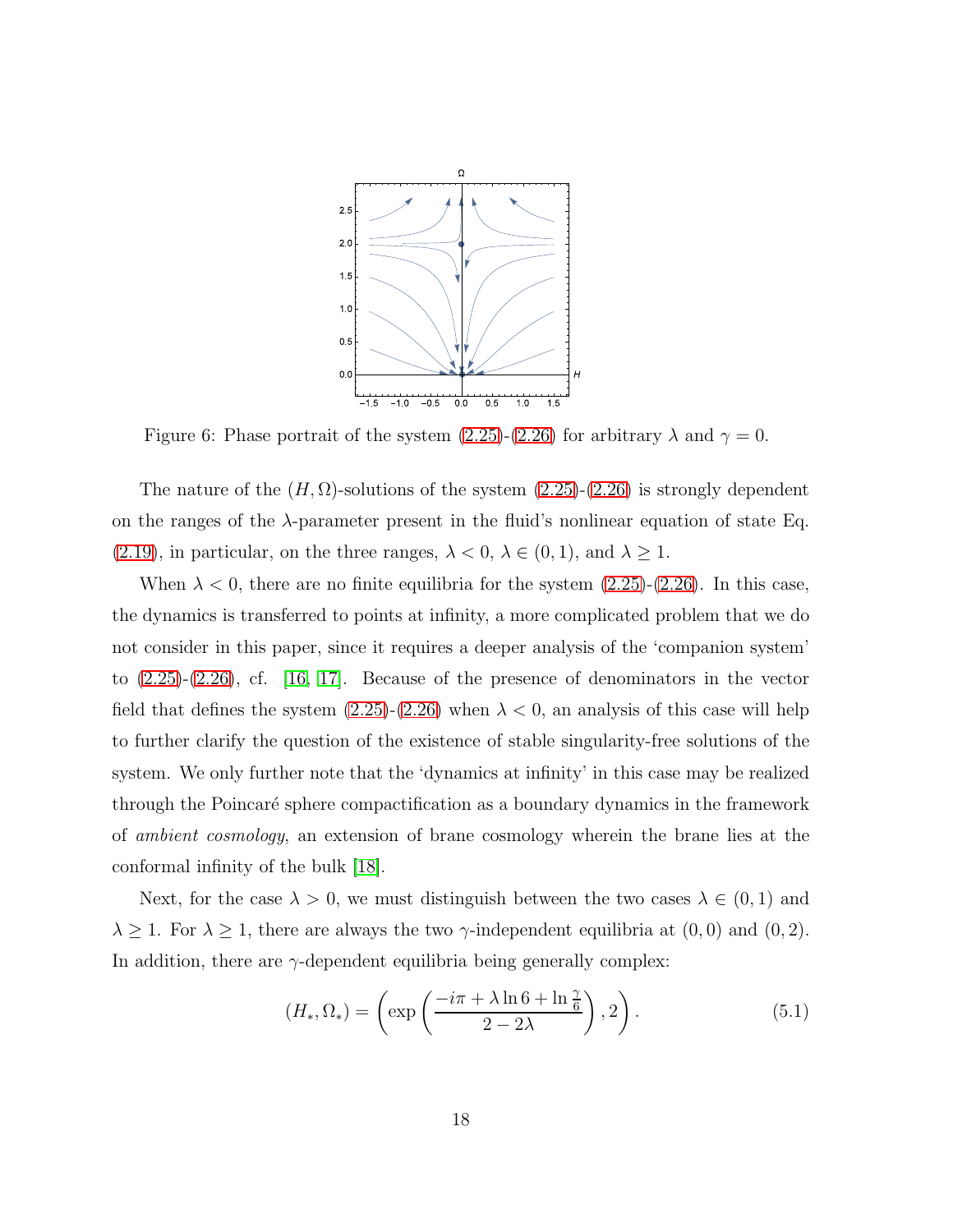These equilibria are real provided  $\lambda$  takes the values

<span id="page-18-2"></span>
$$
\lambda(n) = 1 \pm \frac{1}{2n}, \quad n = 1, 2, ....
$$
\n(5.2)

It is interesting that this case falls into the polytropic index form of the  $\lambda$  exponent (cf. [\[19\]](#page-29-1), section 8). For  $\lambda$  taking the values  $\lambda(n) = 1 - 1/2n$ , the equilibria [\(5.1\)](#page-17-1) all correspond to flat bulk fluids as they lay on the line  $\Omega = 2$ , and at the points where,

<span id="page-18-0"></span>
$$
H_* = \left\{ -\frac{\gamma}{\sqrt{6}}, \frac{\gamma^2}{\sqrt{6}}, -\frac{\gamma^3}{\sqrt{6}}, \frac{\gamma^4}{\sqrt{6}}, \dots \right\}.
$$
 (5.3)

For the remaining values of  $\lambda$  in the case where  $\lambda \in (0,1)$ , there are no other finite equilibria, and the presence of denominators in the vector field, as in the case of  $\lambda < 0$ , makes this case more complicated dynamically.

To construct a typical phase portrait for  $\lambda = 1 - 1/2n$ , we may use  $\lambda(1) = 1/2$ . The only equilibrium of the system is  $(-\gamma/\sqrt{6}, 2)$  as implied by [\(5.3\)](#page-18-0); for all  $\gamma$  the Jacobian matrix at this point is

$$
\left[\begin{array}{cc} -2 & 0 \\ 0 & -2 \end{array}\right],
$$

therefore  $(-\gamma/\sqrt{6}, 2)$  is a stable improper node ('a sink star' in other terminology). It is interesting that this node represents a flat bulk fluid with a  $\gamma$  that falls inside the range of acceptable values as dictated by the energy conditions. It turns out that for all  $\gamma$ , this equilibrium is a global attractor of all solutions of  $(2.25)-(2.26)$  $(2.25)-(2.26)$ , see Figure [7,](#page-19-0) where the attractor is shown for the cases of a cosmological constant ( $\gamma = -1$ ) and a massless scalar field bulk ( $\gamma = 1$ ).

We now proceed with the analysis of the case  $\lambda \geq 1$ . As already mentioned, the system [\(2.25\)](#page-8-1)-[\(2.26\)](#page-8-2) has two equilibrium points, located at the origin and at the phase point  $(0, 2)$ , that is the whole bulk dynamics is organized around a static empty  $\mathrm{dS}$  bulk and a static flat bulk fluid. We note that the linearized system around  $(0, 0)$  becomes,

<span id="page-18-1"></span>
$$
\begin{bmatrix} H' \\ \Omega' \end{bmatrix} = \begin{bmatrix} -1 & 0 \\ 0 & -2 \end{bmatrix} \begin{bmatrix} H \\ \Omega \end{bmatrix},
$$
\n(5.4)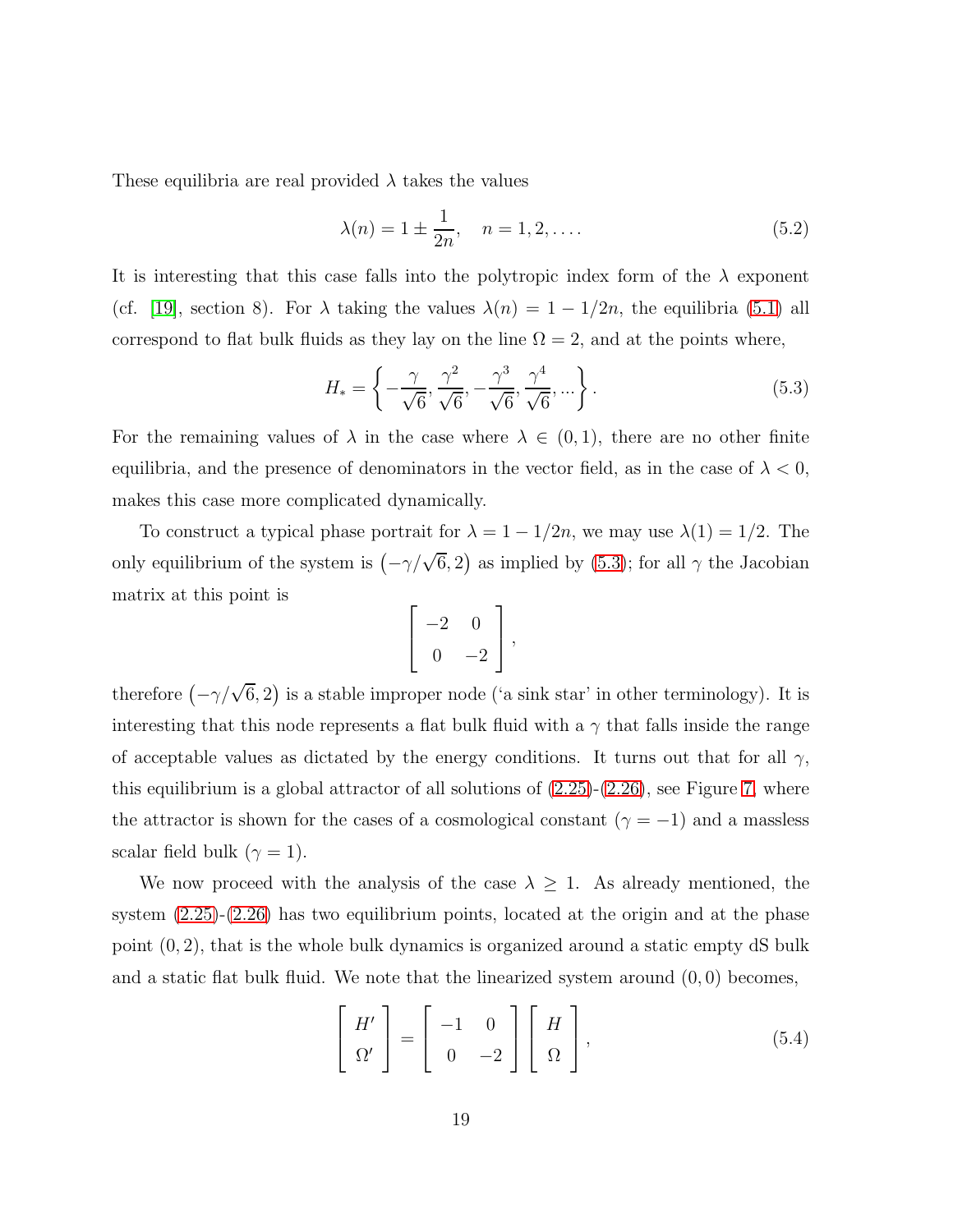

<span id="page-19-0"></span>Figure 7: Phase portrait of the system [\(2.25\)](#page-8-1)-[\(2.26\)](#page-8-2) for  $\lambda = 1/2$  and  $\gamma = -1$  and  $\gamma = 1$ .

therefore the point  $(0, 0)$  is a stable node, and the local phase portrait of the full nonlinear system  $(2.25)-(2.26)$  $(2.25)-(2.26)$  is topologically equivalent to that of the linear system  $(5.4)$ . By inspection of the Jacobian matrix at  $(0, 2)$  we see that its eigenvalues are  $\pm 2$ , therefore this equilibrium is a saddle point, that is, trajectories approaching this point eventually move away. A typical phase portrait for  $\lambda \geq 1$  is given in Figure [8](#page-20-0) for a cosmological constant (for  $\gamma = -1$ ) and a massless scalar field bulk (i.e.,  $p = \rho$ ).

For  $\lambda(n) = 1 + 1/2n$ , the equilibria [\(5.1\)](#page-17-1) lay on the line  $\Omega = 2$ , at the points where,

<span id="page-19-1"></span>
$$
H_* = \left\{ -\frac{1}{\sqrt{6}\gamma}, \frac{1}{\sqrt{6}\gamma^2}, -\frac{1}{\sqrt{6}\gamma^3}, \frac{1}{\sqrt{6}\gamma^4}, \dots \right\}.
$$
 (5.5)

We take as typical example the case  $\lambda = 3/2$ . Apart from the attracting sink at the origin and the saddle at  $(0, 2)$ , the system has a third equilibrium located according to [\(5.5\)](#page-19-1) at  $(-1/(\sqrt{6}\gamma), 2)$ , and belonging to the first quadrant for  $\gamma < 0$ , or to the second quadrant for  $\gamma > 0$ . The phase portrait of the system is shown in Figure [9](#page-21-0) for  $\gamma = -1/\sqrt{6}, \, \gamma = 1/\sqrt{6}.$ 

There are three invariant lines, namely  $H = 0$  and  $\Omega = 0$  as discussed after [\(2.25\)](#page-8-1)-[\(2.26\)](#page-8-2), as well as the line  $\Omega = 2$ , corresponding to static, empty, and flat bulk fluids respectively. These lines are the boundaries of the following invariant sets. The strip between the lines  $\Omega = 0$  and  $\Omega = 2$  is an invariant set under the flow of the system, since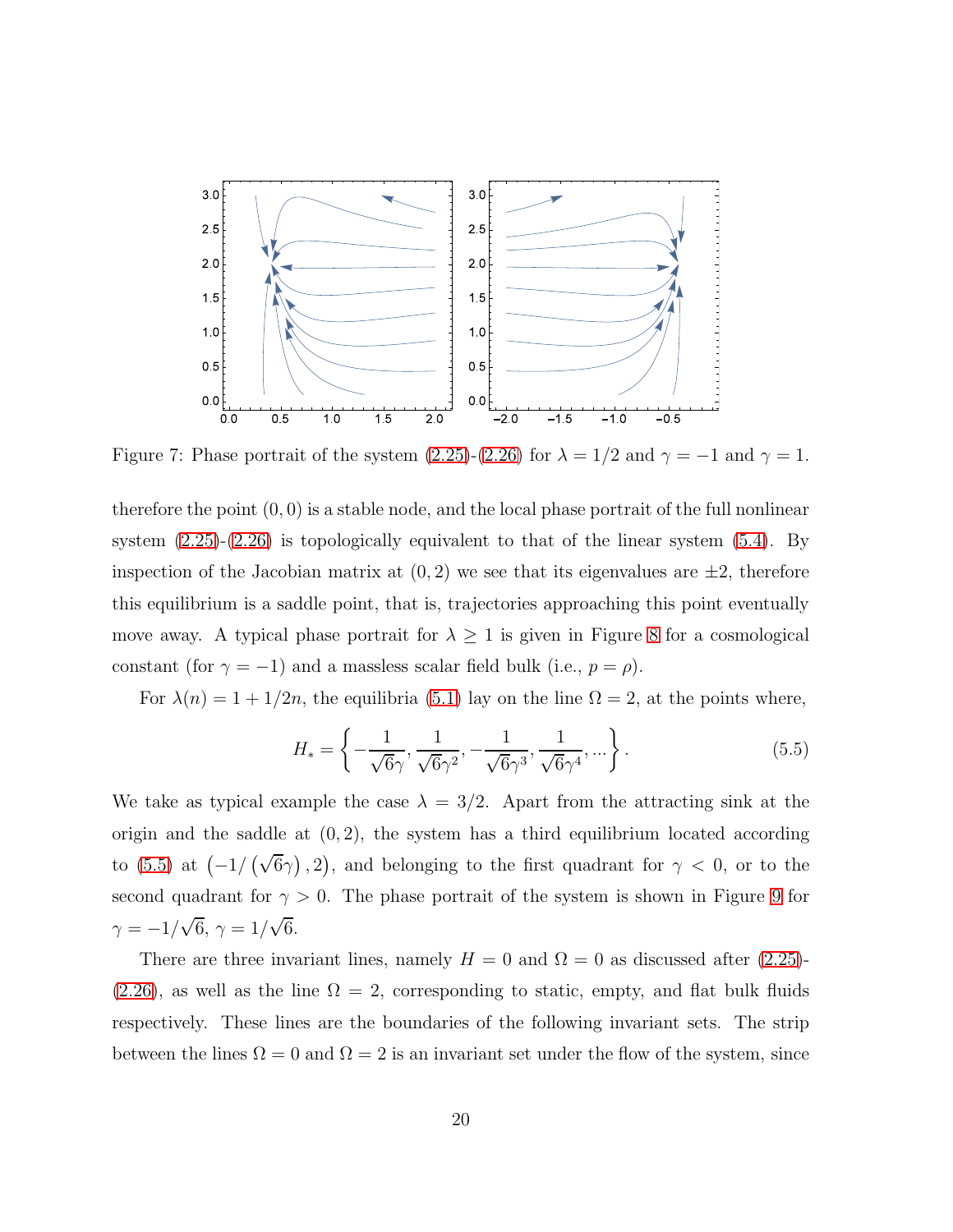

<span id="page-20-0"></span>Figure 8: Phase portrait of the system [\(2.25\)](#page-8-1)-[\(2.26\)](#page-8-2) for  $\lambda = 2$  and  $\gamma = -1$  and  $\gamma = 1$ . There are three saddles at  $(-1, 2)$  and at  $(1, 2)$  for  $\gamma = -1$ , but only one at  $(0, 2)$  for  $\gamma=1.$ 

every trajectory starting in this strip remains there forever. Similarly, the sets  $\Omega > 2$ ,  $H > 0$  and  $\Omega > 2$ ,  $H < 0$  (that is dynamic AdS bulks) are invariant sets. For both signs of  $\gamma$ , all solutions with initial values  $\Omega_0 > 2$  and  $H_0$  arbitrary, diverge to  $\pm \infty$ .

The only bounded solutions observed in Figure [9](#page-21-0) are those trajectories approaching the stable node at the origin. For example, expanding dS scalar field bulks (that is for  $\gamma = 1$ ) with initial values  $H_0 > 0$ ,  $\Omega_0 < 2$  asymptotically approach  $(0, 0)$ , that is they become static and empty; however, the determination of the whole basin of attraction of a sink is not always possible. Finally, there are solutions with  $\Omega(\tau)$  approaching the constant value  $\Omega_* = 2$  while  $H(\tau)$  is diverging to  $\pm \infty$ , depending on the sign of  $\gamma$ .

We conclude by giving in the following Table a summary of how the nature of the equilibria given in Eq. [\(5.1\)](#page-17-1) depends on the type and range of  $\gamma$  for the first few values of *n* in Eq.  $(5.2)$ :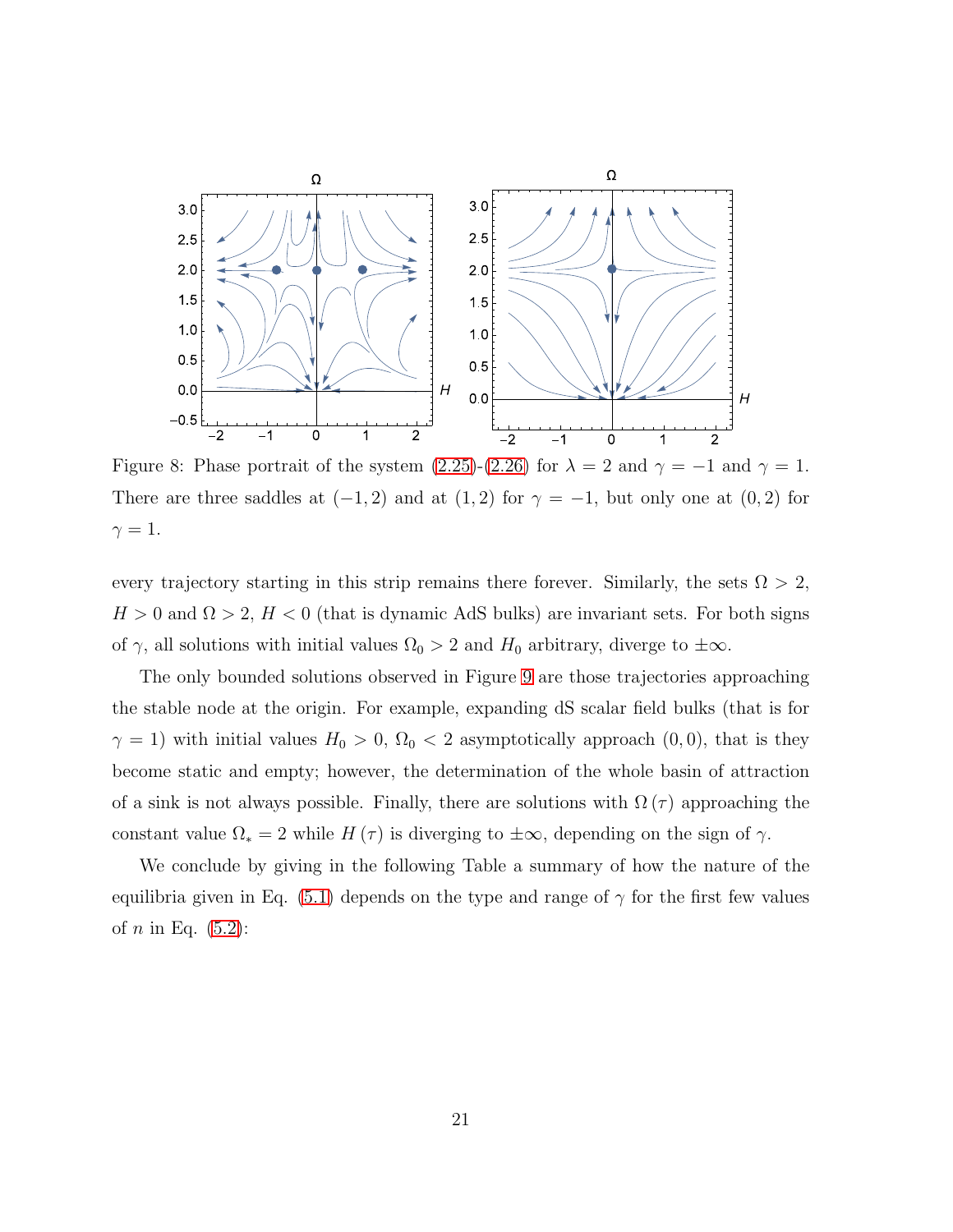

<span id="page-21-0"></span>Figure 9: Phase portrait of the system [\(2.25\)](#page-8-1)-[\(2.26\)](#page-8-2) for  $\lambda = 3/2$  and  $\gamma = -1/\sqrt{6}$  and  $\gamma = 1/\sqrt{6}$ . In each case there are three equilibrium points at  $(0,0)$ , at  $(0,2)$  and at  $(1/\sqrt{6}, 2)$  and  $(-1/\sqrt{6}, 2)$  respectively.

| n | $\lambda = 1 - 1/2n$                                         | $\lambda = 1 + 1/2n$            |
|---|--------------------------------------------------------------|---------------------------------|
|   | sink for $\gamma \in [-1,1]$                                 | saddle for $\gamma \in [-1, 1]$ |
| 2 | sink for $\gamma \in [-1,0)$ , saddle for $\gamma \in (0,1]$ | saddle for $\gamma \in [-1, 1]$ |
| 3 | sink for $\gamma \in [-1,0)$                                 | saddle for $\gamma \in [-1,0)$  |
|   | saddle for $\gamma \in [-1, 1]$                              | saddle for $\gamma \in [-1, 1]$ |
|   | sink for $\gamma \in [-1,0)$                                 | saddle for $\gamma \in [-1,0)$  |

It is interesting to note that because of the presence of a saddle connection in Fig. [9](#page-21-0) (the horizontal line  $\Omega = 2$  connecting the two saddles), Peixoto theorem on structural stability is violated. It also clearly follows from Figs. [7,](#page-19-0) [8,](#page-20-0) [9,](#page-21-0) that the three cases, two corresponding to the polytropic indices  $\lambda(n) = 1 \pm 1/2n$ , and the third case of  $\lambda$  unequal to those, are all qualitatively inequivalent.

We conclude this Section by showing the *impossibility of closed orbits* for the system  $(2.25)-(2.26)$  $(2.25)-(2.26)$  $(2.25)-(2.26)$  in the first quadrant of the  $H - \Omega$  plane, that is for expanding, non-empty bulks. To see this, we introduce the function,

<span id="page-21-1"></span>
$$
g = \frac{1}{H^a \Omega^b},\tag{5.6}
$$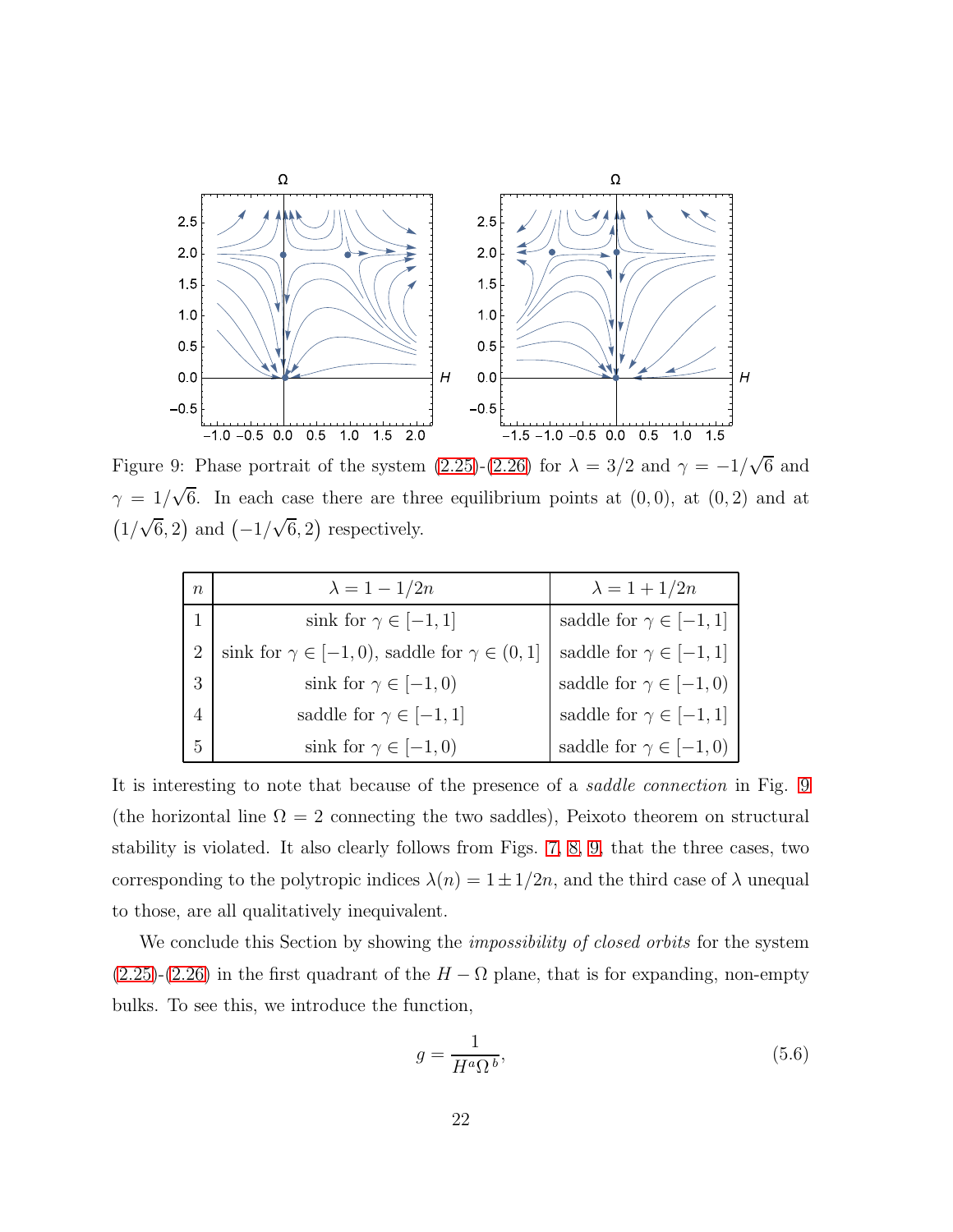and the problem is to use the system  $(2.25)-(2.26)$  $(2.25)-(2.26)$  to determine the constants a, b such that the divergence of the vector field given by the product of the function  $g$  times the vector field  $(H, \Omega)$ , that is  $g(H, \Omega)$ , is positive for certain ranges of  $\lambda$ , a, b,  $\gamma$ . The vector field  $g(\dot{H}, \dot{\Omega})$  is given by

$$
g(\dot{H}, \dot{\Omega}) = (f_1(H, \Omega), f_2(H, \Omega)),
$$
\n(5.7)

where,

$$
f_1(H, \Omega) = \frac{1}{H^{a-1}\Omega^b} - \frac{1}{2H^{a-1}\Omega^{b-1}} - 3^{\lambda - 1}H^{2\lambda - 1 - a}\Omega^{\lambda - b},\tag{5.8}
$$

and

$$
f_2(H,\Omega) = \frac{-2}{H^a \Omega^{b-1}} + \frac{1}{H^a \Omega^{b-2}} + 2\gamma 3^{\lambda - 1} H^{2\lambda - 2 - a} \Omega^{\lambda + 1 - b} - 4\gamma 3^{\lambda - 1} H^{2\lambda - 2 - a} \Omega^{\lambda - b}.
$$
 (5.9)

Then, setting  $a = 1$ , the divergence of this vector field is given by,

$$
\operatorname{div}[g(\dot{H}, \dot{\Omega})] = \frac{2(b-1)}{H\Omega^b} + \frac{2-b}{H\Omega^{b-1}} + 2\gamma 3^{\lambda - 1} (2-b) H^{2\lambda - 3} \Omega^{\lambda - b} - 4\gamma 3^{\lambda - 1} (\lambda - b) H^{2\lambda - 3} \Omega^{\lambda - b - 1}.
$$
\n(5.10)

The right-hand-side of this equation is positive provided,

<span id="page-22-0"></span>
$$
\gamma > 0, \ H > 0, \ \Omega > 0, \ 1 < b < 2, \ \lambda < b,
$$
\n
$$
(5.11)
$$

so when these inequalities are all true, the divergence is strictly positive. The function  $q$ from [\(5.6\)](#page-21-1) with this property is a Dulac function, but no algorithm in general exists for finding such functions. From the inequalities in [\(5.11\)](#page-22-0) it then follows that on the simply connected domain,

$$
\mathcal{D} = \{ (H, \Omega) | H, \Omega > 0 \},\tag{5.12}
$$

of the planar phase space, the vector field defined by  $(2.25)-(2.26)$  $(2.25)-(2.26)$ , satisfies  $(H, \Omega) \in$  $C^1(\mathcal{D})$ , and  $g \in C^1(\mathcal{D})$ , and the divergence  $\nabla \cdot g(\dot{H}, \dot{\Omega})$  is strictly positive on  $\mathcal{D}$ . Then by the Bendixson-Dulac theorem, we conclude that there is no closed orbit lying entirely on  $\mathcal{D}.$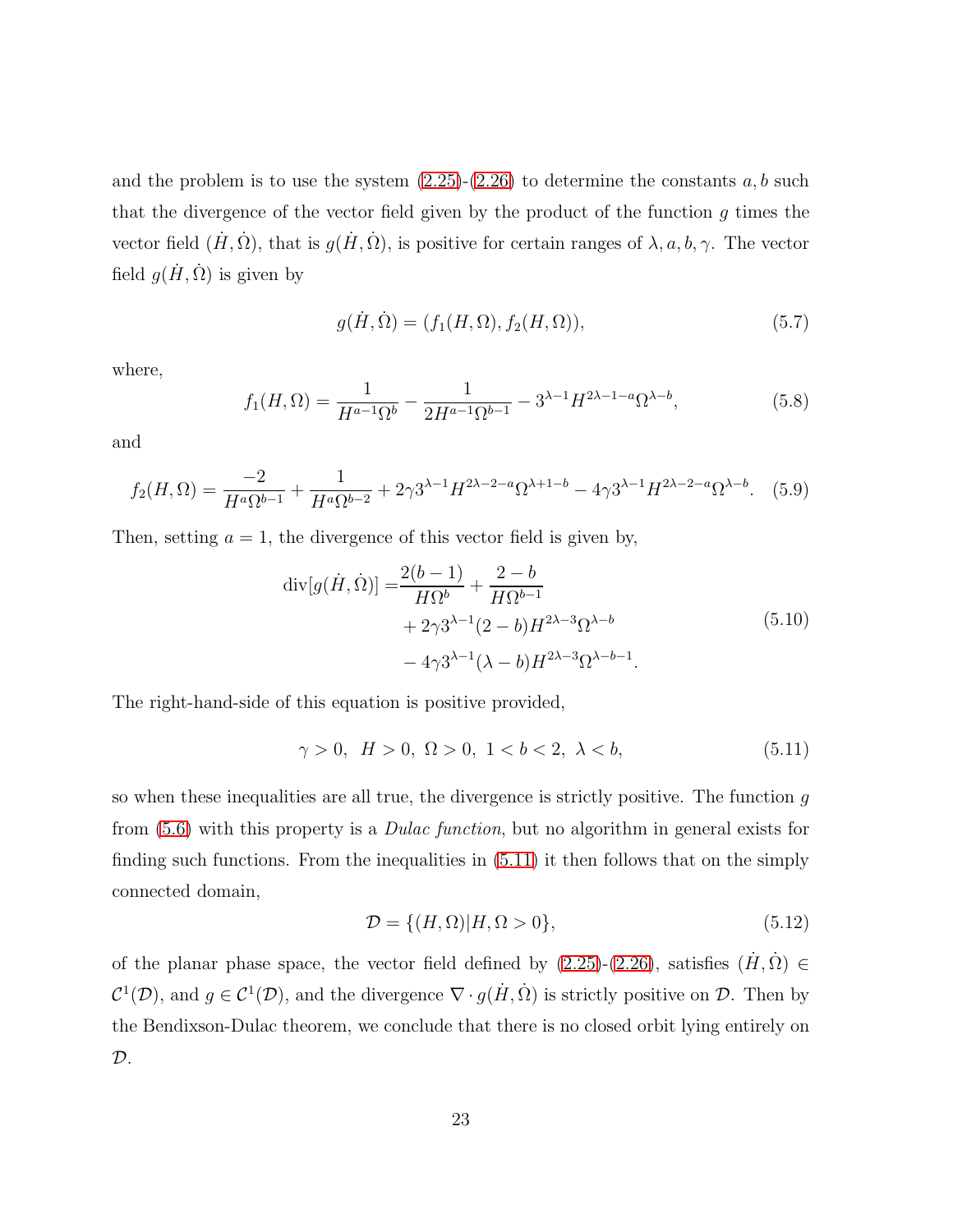#### <span id="page-23-0"></span>6 Localisation

The basic condition for gravity localisation on the brane is that the 4-dimensional Planck mass proportional to the integral  $\int_{-\infty}^{0} a^2 dY$  is finite, that is the integral be convergent. We can use two different approaches to deal with this integral, firstly using the constraint to re-express the integral in terms of dimensionless variables, and secondly by direct evaluation.

To start with the first approach, we note that using the Friedmann constraint equation [\(2.11\)](#page-6-1) which is reproduced here,

$$
2 - \Omega = \frac{2k}{H^2 a^2},
$$

we can express the 'Planck mass integral'  $\int a^2 dY$  in terms of the dimensionless variables, namely,

$$
2k \int \frac{d\tau}{H^3(2-\Omega)}.
$$

One may think that this integral expressing the Planck mass can be calculated explicitly, for  $H(\tau)$  and  $\Omega(\tau)$  given by the solutions [\(4.2\)](#page-11-3) and [\(4.3\)](#page-11-2), however, the constraint equation [\(2.11\)](#page-6-1) provides a relation between the scale factor a and the variables H and  $\Omega$ only for  $k \neq 0$  models. Therefore we may instead choose to evaluate the integral directly,

<span id="page-23-1"></span>
$$
\int a^2 dY = \int \frac{a^2}{H} d\tau. \tag{6.1}
$$

Let us consider the case of the linear fluid first. By the definition [\(2.12\)](#page-6-2),  $a(\tau)$  is proportional to  $e^{\tau}$  and  $H(\tau)$  is given by the solution [\(4.3\)](#page-11-2). We are interested to examine whether the Planck mass integral becomes finite on the interval  $(-\infty, 0]$ . In fact, we are able to show something more, namely, that it is finite on intervals of the form  $(-\infty, \tau_1]$ , with a suitable chosen positive  $\tau_1$  dependent of the initial conditions and  $\gamma$ .

It turns out that the integral expressing the Planck mass can be expressed explicitly in terms of the ordinary hypergeometric function  ${}_2F_1(a, b; c; z)$ . More precisely, the value of the indefinite integral [\(6.1\)](#page-23-1) is

<span id="page-23-2"></span>
$$
\frac{a_0^2 \sqrt{2} e^{3t} {}_2F_1(a, b; c; z)}{3H_0 \sqrt{2 - \Omega_0}},
$$
\n(6.2)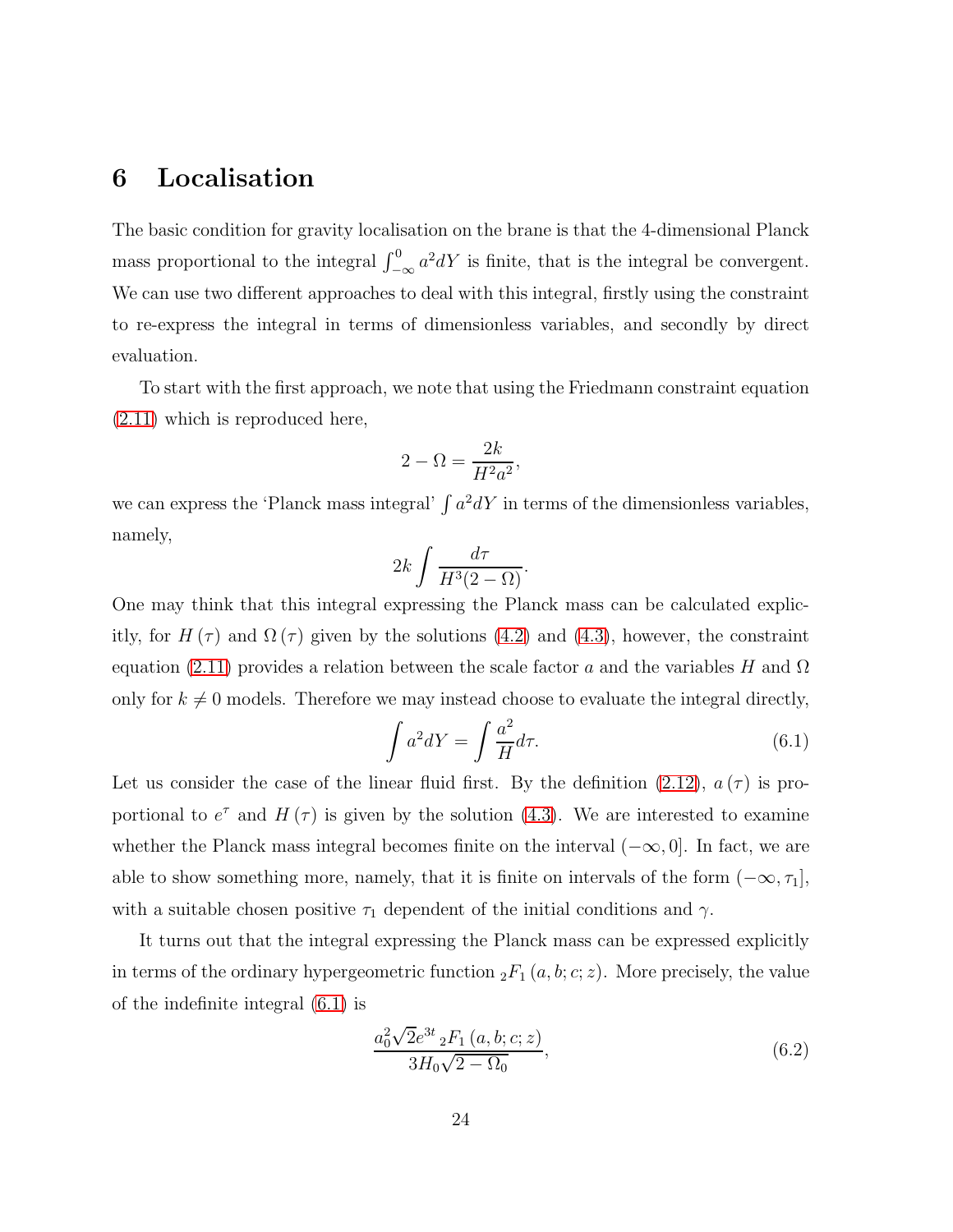where

$$
a = \frac{1}{2}
$$
,  $b = -\frac{3}{4\gamma + 2}$ ,  $c = \frac{4\gamma - 1}{4\gamma + 2}$ ,  $z = \frac{\Omega_0 \exp(-2(2\gamma + 1))\tau}{\Omega_0 - 2}$ . (6.3)

For some particular values of  $\gamma$ , the integral [\(6.2\)](#page-23-2) can be expressed as combination of elementary functions, although by complicated formulas. We treat the cases  $\Omega_0 \leq 2$ separately below.

For  $\Omega_0 < 2$  the improper integral  $\int_{-\infty}^0 (a^2/H) d\tau$  exists, i.e. can be expressed in terms of the constants  $a_0$ ,  $\Omega_0$ ,  $H_0$ , at least for the representative values,

$$
\gamma = -1, -2/3, -1/2, -1/3, 0, 1/2, 1. \tag{6.4}
$$

For the critical value  $\gamma = -1/2$ , the hypergeometric function is not defined, but with the solution [\(4.5\)](#page-13-1), i.e.,  $H \sim e^{-\tau}$ , the integral [\(6.1\)](#page-23-1) is elementary and  $\int_{-\infty}^{0} (a^2/H) d\tau =$  $a_0^2/3H_0$ .

Moreover, in all cases the integral is finite on intervals of the form  $(-\infty, \tau_1]$ , for some positive  $\tau_1$ . This fact can be understood, at least for  $k \neq 0$ , if we take into account the remarks after equation [\(4.3\)](#page-11-2): the integrand  $1/H^3(\Omega-2)$  remains bounded and approaches zero, even if the functions  $H(\tau)$  and  $\Omega(\tau)$  take arbitrary large values.

The situation is different if  $\Omega_0 > 2$ . In that case, for  $\gamma < -1/2$ ,  $H(\tau)$  is real only when the expression inside the root in Eq.  $(4.3)$  is non-negative, that is when

<span id="page-24-0"></span>
$$
\tau \ge \tau_*,\tag{6.5}
$$

where,

$$
\tau_* = \frac{1}{-2(2\gamma + 1)} \ln \left( \frac{\Omega_0 - 2}{\Omega_0} \right) < 0,\tag{6.6}
$$

with equality in  $(6.5)$  giving the position of the brane. Then we find that the integral  $\int_{\tau_*}^{\infty} (a^2/H) d\tau$  always diverges. For  $\gamma \geq -1/2$ ,  $\tau_*$  is positive, but in this case we require  $\tau < \tau_*$  for the expression inside the square root in Eq. [\(4.3\)](#page-11-2) to be positive. Thus we have to integrate in the range  $(-\infty, \tau_*]$ , and so we find that the integral  $\int_{-\infty}^{\tau_*} (a^2/H) d\tau$ exists, at least for the representative values  $\gamma = -1/3, -1/2, 0, 1/2, 1$ .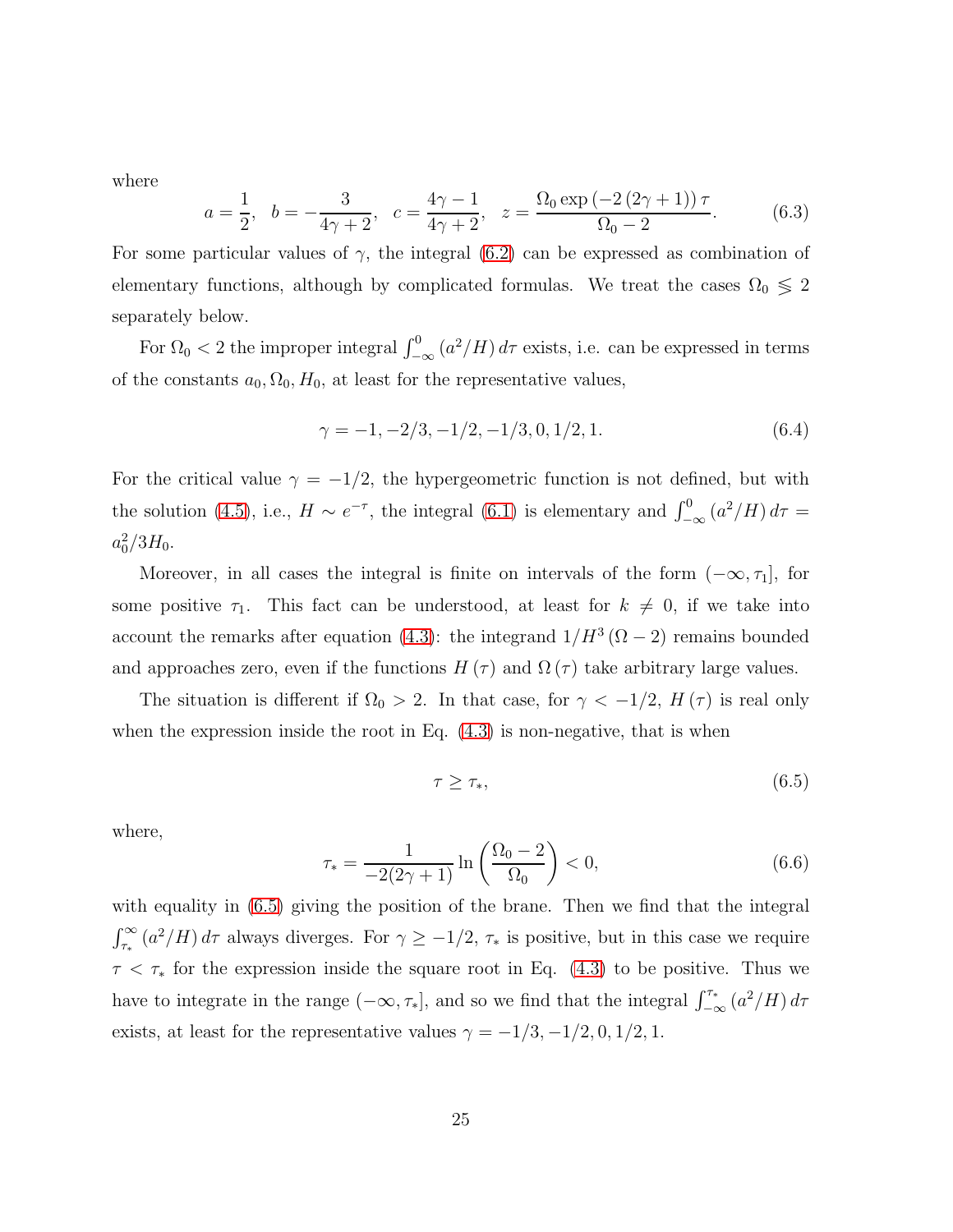To summarize our results for the linear fluid: if  $\Omega_0 < 2$  the integral [\(6.2\)](#page-23-2) allows for a finite Planck mass for all  $\gamma \in [-1, 1]$ . If  $\Omega_0 > 2$ , we have a finite Planck mass for all  $\gamma \in [-1/2, 1]$ . In this case, we choose the upper limit of the integral to be less than some  $\tau_1 > 0.$ 

Next we consider the case of the nonlinear fluid,  $\lambda \neq 1$ . Equations [\(2.25\)](#page-8-1) and [\(2.26\)](#page-8-2) can be solved numerically for various values of the parameters  $\gamma$  and  $\lambda$  and initial values of the variables H and  $\Omega$ . In all numerical evaluations the solutions develop finite time singularities, see for example Figure [10.](#page-25-0)

Nevertheless, it seems that the integral [\(6.1\)](#page-23-1) is finite in any interval between the singularities. This is due to the fact that the integrand  $e^{2\tau}/H(\tau)$  remains bounded and approaches zero, even if the functions  $H(\tau)$  and  $\Omega(\tau)$  take arbitrary large values. The



<span id="page-25-0"></span>Figure 10: Numerical solution for  $\gamma = 1/2$ ,  $\lambda = 2$  and  $\Omega_0 > 2$ .  $\Omega(\tau)$  develops a singularity at about  $\tau \sim 0.74$  and  $H(\tau)$  has a singularity at  $\tau \sim -0.5$ .

numerical investigation described above indicates that even for the nonlinear fluid, the Planck mass expressed by [\(6.1\)](#page-23-1) may be finite, although we were unable to prove this result rigorously.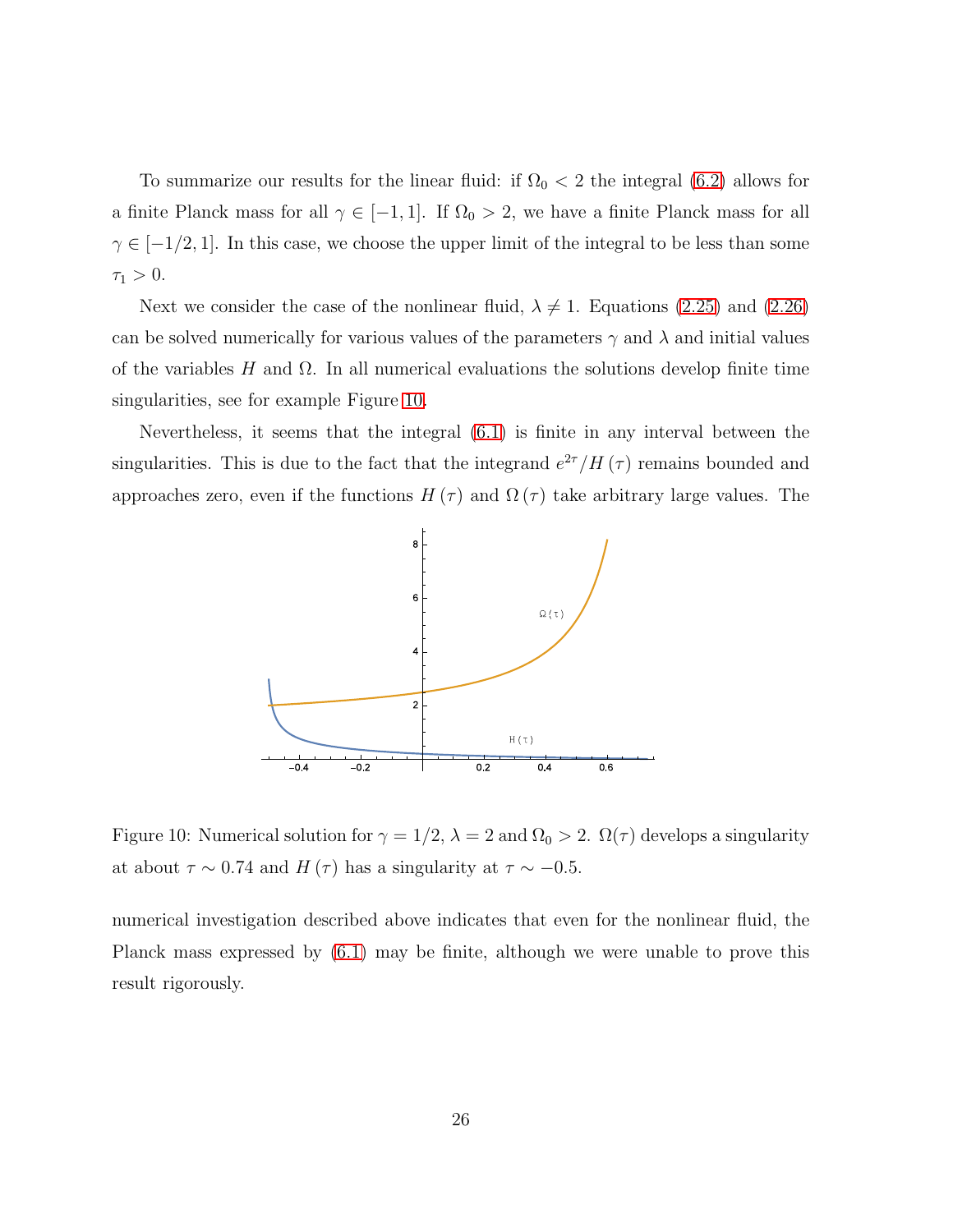### <span id="page-26-0"></span>7 Discussion

In this paper we have introduced and studied the consequences of a new formulation for the dynamics of a 4-braneworld embedded in a bulk 5-space. This formulation transforms the problem into a two-dimensional dynamical system that depends on parameters such as the EoS parameter and the degree of nonlinearity of the fluid. This allows us to study the phase space of the model, and also consider in detail the importance of different states, points in phase space, such as the origin or the  $(0, 2)$ -state for the overall dynamical features of the bulk fluid.

For the case of a bulk fluid with a linear equation of state, our new formulation leads to a partial decoupling of the dynamical equations of this model. This in turn implies that the linear fluid case can be solved exactly, and the asymptotic nature of the  $(H, \Omega)$ solutions to be directly revealed as well as their dependence on the EoS parameter and the initial conditions to be explicitly shown. In addition, we find that the equilibria of the system depend on the fluid parameter  $\gamma$  and this has a major effect of the global dynamics of the system, not present in the simpler case of relativistic cosmologies. The main effect is the existence of a transcritical bifurcation around the  $\gamma = -1/2$  value which change the nature of the local equilibria as well as their stability. We also concluded that the overall geometry of the orbits swirls around the two states we call empty bulk and flat fluid, as well as a number of other equilibria.

For the case of a nonlinear bulk fluid, the dynamics is organized differently for different  $\lambda$ -values, and shows a preference for polytropic bulk fluids. For instance, the existence on an overall attractor appears only for  $\lambda = 1/2$ , while the dynamics for a bulk having  $\lambda > 1$  is characterized by portraits organized around nodes and saddle connections for the values of  $\lambda = 1 + 1/n$ . This means that the nonlinear case has a variety of instabilities as well as stable and saddle behaviours. The non-existence of closed orbits in the first quadrant is also a marked feature of the nonlinear bulk fluid.

However, as numerical evaluations show, despite the existence of singularities, the phenomenon of brane-localization in the sense of having a finite Planck mass is self-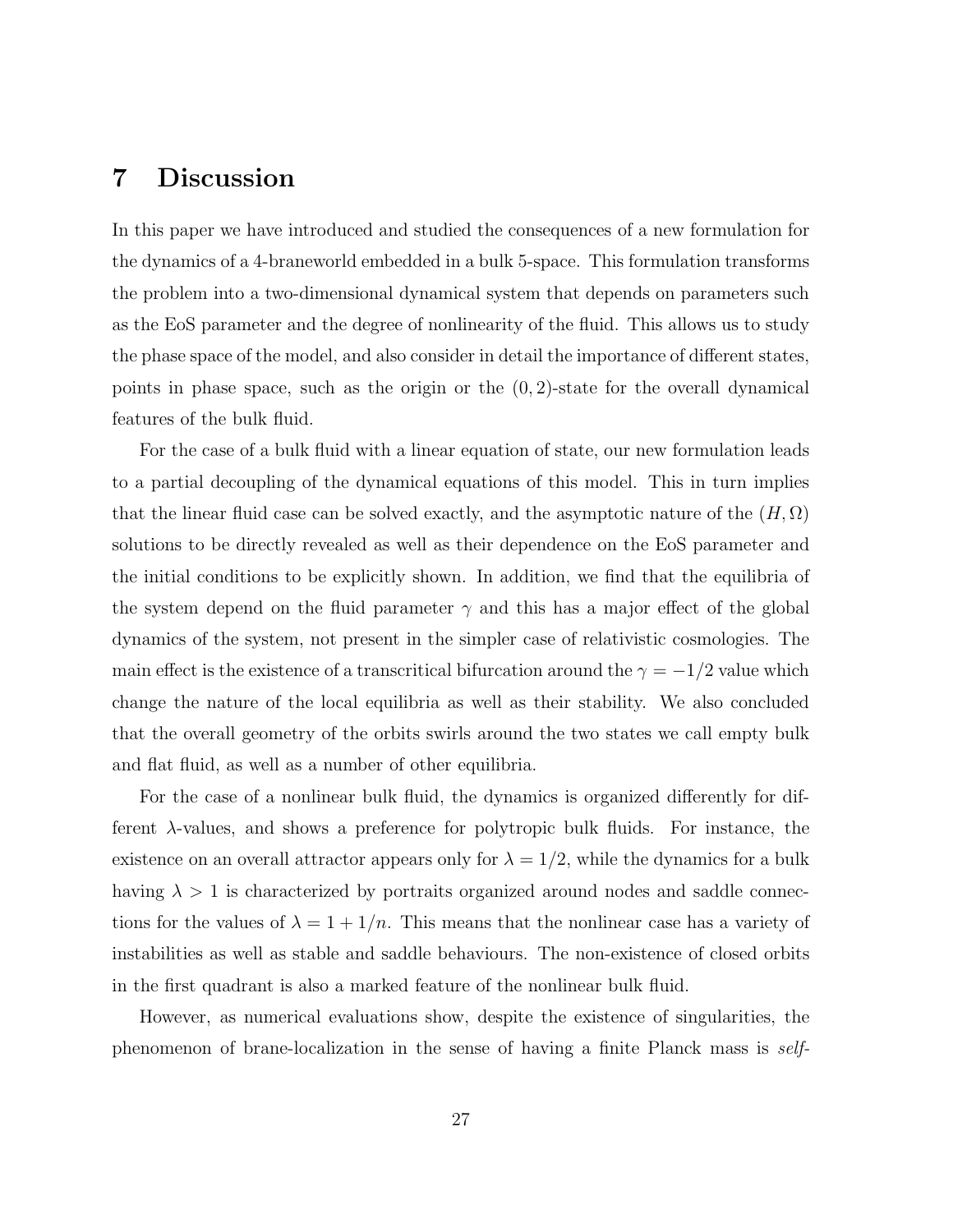induced by the dynamics itself: restricting the dynamics on the orbifold leads generically to gravity localization on the brane. For this conclusion, although it follows clearly from various numerical evaluation that we have explicitly performed, we have not been able to provide a full analytic proof. We note, however, that for nonlinear fluids when the null energy condition is satisfied and  $\gamma < 0$ , there are indeed solutions without finitedistance singularities as two of us have shown in [\[10\]](#page-28-0) using different techniques such as representation of solutions through hypergeometric expansions and matching.

It would be interesting to extend some of these results further. For example, to the case of a bulk filled with a self-interacting scalar field instead of the fluid. Another extension is to study the ambient problem and allow for singularities at infinity using similar methods as those discussed here. It would also be interesting to study in detail the case  $\lambda < 1$  where the vector field is non-polynomial. These more general problems will be given elsewhere.

#### <span id="page-27-0"></span>Acknowledgements

IA would like to thank the hospitality and financial support of SISSA and ICTP where this work was partially done.

#### <span id="page-27-1"></span>References

- [1] N. Arkani-Hamed, S. Dimopoulos, G. Dvali, Phys. Lett. B 429 (1998) 263; arXiv:9803315 [hep-ph]
- [2] I. Antoniadis, N. Arkani-Hamed, S. Dimopoulos, G. Dvali, Phys. Lett. B436 (1998) 257; [arXiv:hep-ph/9804398](http://arxiv.org/abs/hep-ph/9804398) [hep-ph]
- [3] L. Randall, R. Sundrum, Phys. Rev. Lett. 83 (1999) 3370; arXiv:9905221 [hep-ph]
- [4] L. Randall, R. Sundrum, Phys. Rev. Lett. 83 (1999) 4690; arXiv:9906064 [hep-ph]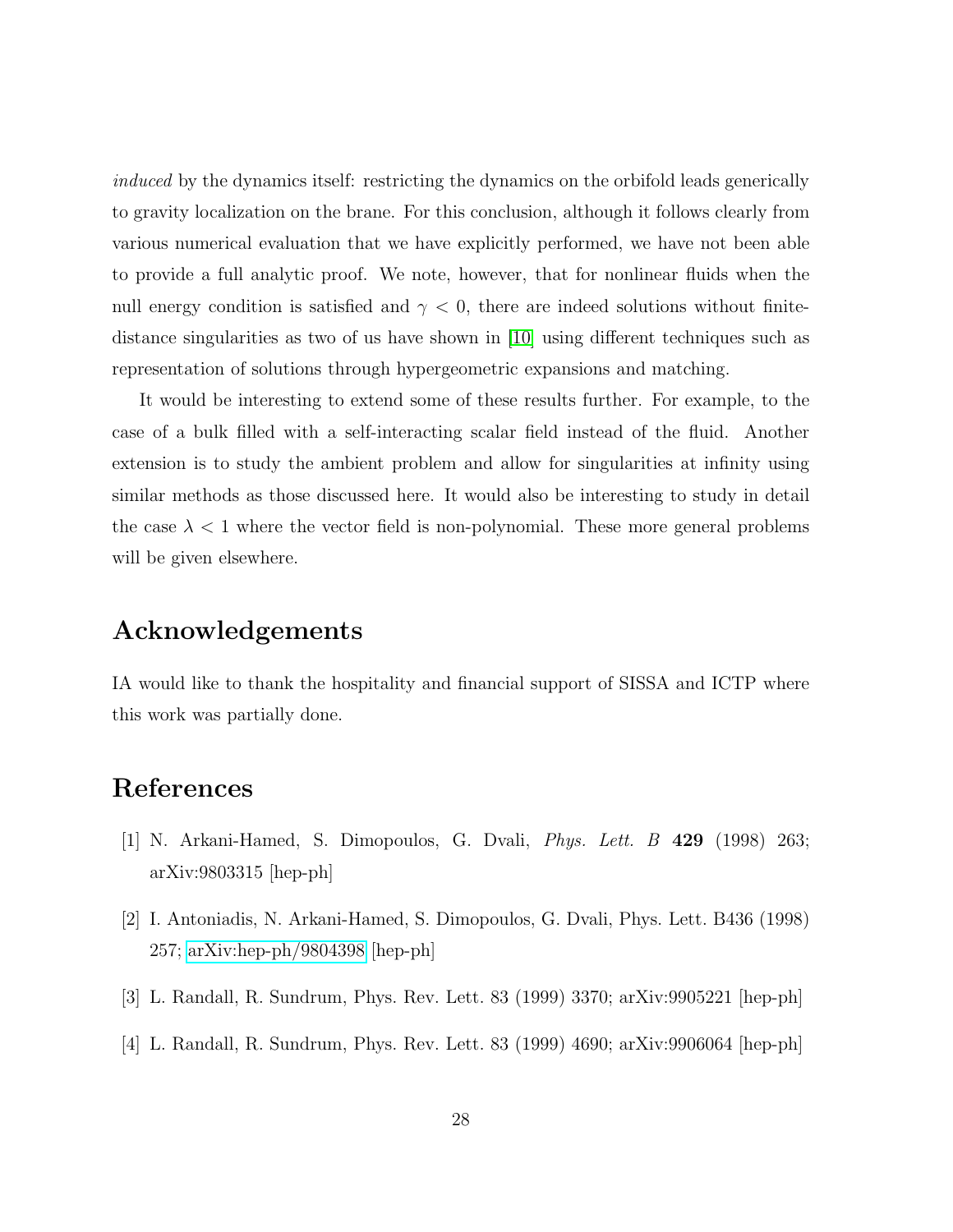- [5] N. Arkani-Hamed, S. Dimopoulos, N. Kaloper, R. Sundrum, Phys. Lett. B480, 193 (2000); arXiv:0001197 [hep-th]
- [6] S. Kachru, M. Schulz, E. Silverstein, Phys. Rev. D 62, 085003 (2000); arXiv:0002121 [hep-th]
- [7] S. S. Gubser, Adv. Theor. Math. Phys. 4, 679-745 (2000); arXiv:0002160 [hep-th]
- [8] I. Antoniadis, S. Cotsakis, I. Klaoudatou, Class. Quant. Grav. 27 (2010) 235018  $[\arXiv:gr-qc/1010.6175]$
- <span id="page-28-0"></span>[9] S. Forste, H. P. Nilles and I. Zavala, JCAP 07, 007 (2011); [arXiv:1104.2570](http://arxiv.org/abs/1104.2570) [hep-th]
- <span id="page-28-1"></span>[10] I. Antoniadis, S. Cotsakis, I. Klaoudatou, Eur. Phys. J. C 81, 771 (2021); [arXiv:2106.15669](http://arxiv.org/abs/2106.15669)
- <span id="page-28-2"></span>[11] I. Antoniadis, S. Cotsakis, I. Klaoudatou, Regular braneworlds with bulk fluids, to appear in the Phil. Trans. Roy. Soc. A; [arXiv:2110.15079](http://arxiv.org/abs/2110.15079)
- [12] I. Antoniadis, S. Cotsakis, I. Klaoudatou, Brane-world asymptotics in a nonlinear fluid bulk, to appear in the proceedings og the MG16 Meeting on General relativity and relativistic astrophysics; [arXiv:2110.15077](http://arxiv.org/abs/2110.15077)
- <span id="page-28-3"></span>[13] S. Chandrasekhar, An introduction to the study of stellar structure (Dover, 1958)
- [14] J. Wainwright and G. F. R. Ellis, Dynamical systems in cosmology (CUP. 1993)
- <span id="page-28-4"></span>[15] G. F. R. Ellis, R. Maartens, and M. A. H. MacCallum, Relativistic cosmology (CUP, 2012)
- <span id="page-28-5"></span>[16] A. Goriely, Physica D 152–153 (2001) 124–144
- [17] S. Cotsakis and J. D. Barrow, J. Phys. Conf. Ser. 68 (2007) 012004; [arXiv:gr-qc/0608137](http://arxiv.org/abs/gr-qc/0608137)